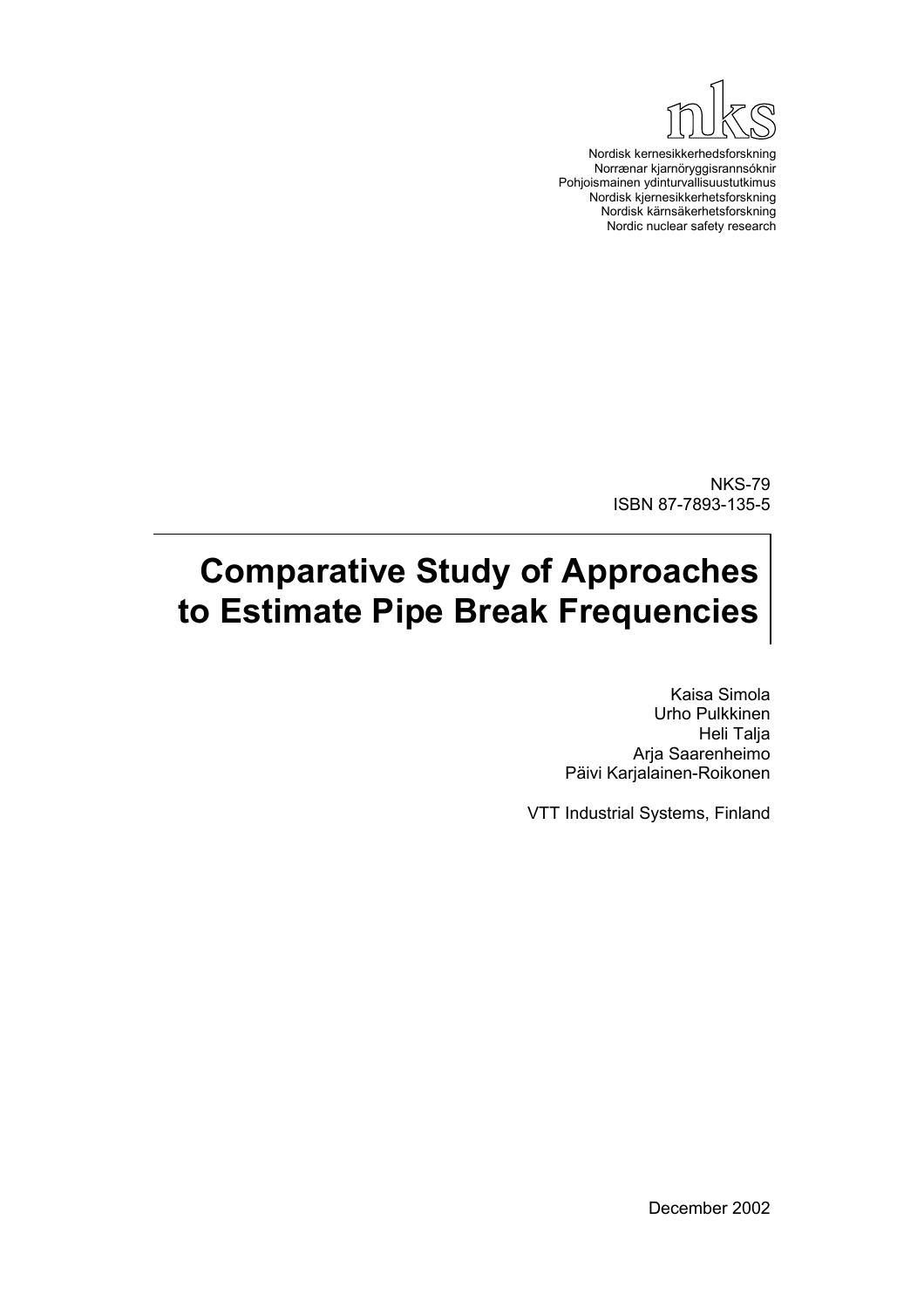

# **Abstract**

The report describes the comparative study of two approaches to estimate pipe leak and rupture frequencies for piping. One method is based on a probabilistic fracture mechanistic (PFM) model while the other one is based on statistical estimation of rupture frequencies from a large database. In order to be able to compare the approaches and their results, the rupture frequencies of some selected welds have been estimated using both of these methods. This paper highlights the differences both in methods, input data, need and use of plant specific information and need of expert judgement. The study focuses on one specific degradation mechanism, namely the intergranular stress corrosion cracking (IGSCC). This is the major degradation mechanism in old stainless steel piping in BWR environment, and its growth is influenced by material properties, stresses and water chemistry.

# **Key words**

Probabilistic fracture mechanics, IGSCC, risk-informed in-service inspections, pipe break frequency

NKS-79 ISBN 87-7893-135-5

Pitney Bowes Management Services Denmark A/S, 2003

The report can be obtained from NKS Secretariat  $P$   $O$  Box 30 DK – 4000 Roskilde, Denmark

Phone +45 4677 4045 Fax +45 4677 4046 www.nks.org e-mail nks@catscience.dk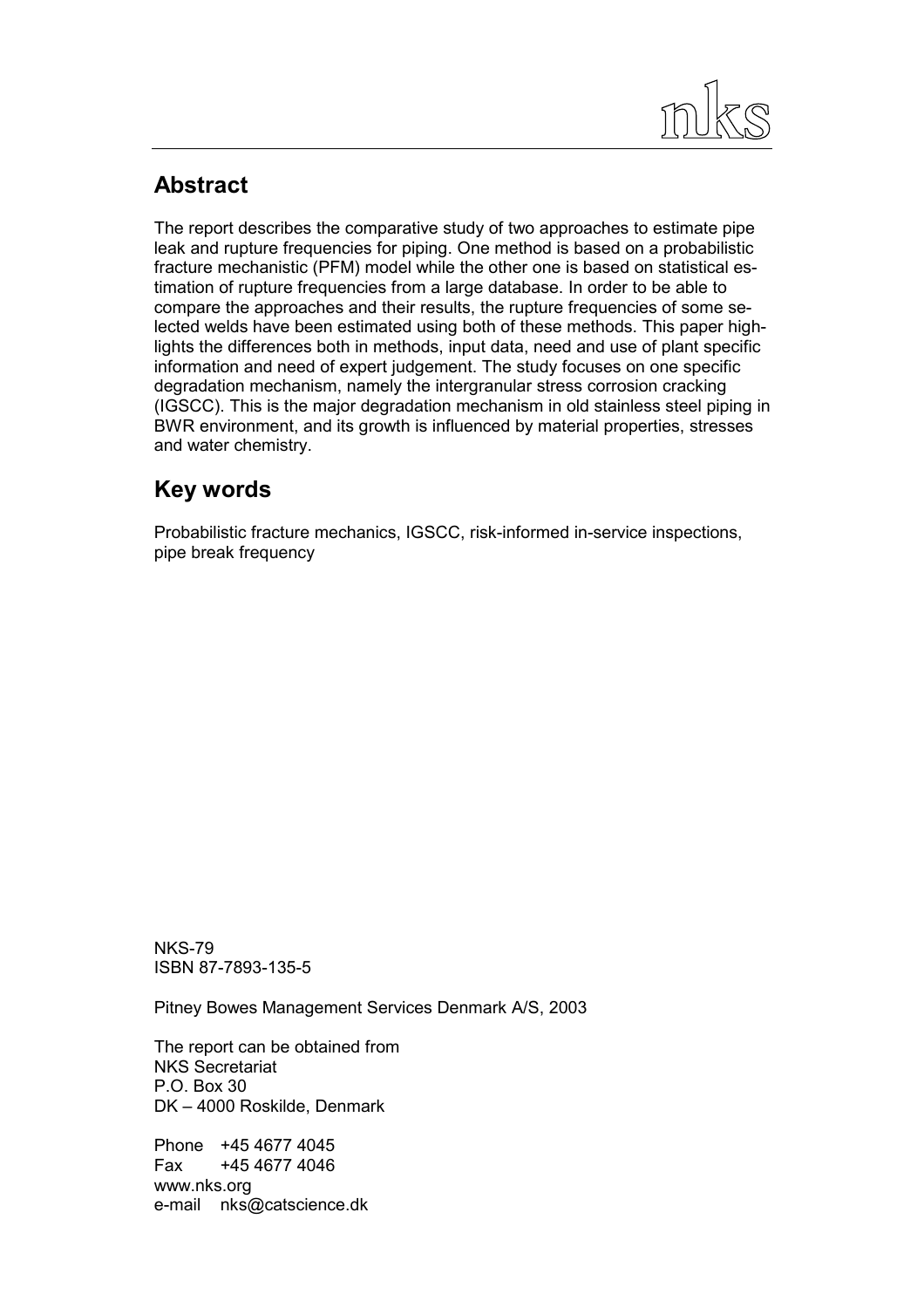# **Comparative study of approaches to estimate pipe break frequencies**

**Kaisa Simola, Urho Pulkkinen, Heli Talja, Arja Saarenheimo & Päivi Karjalainen-Roikonen** 

**VTT Industrial Systems** 

**Espoo 2002**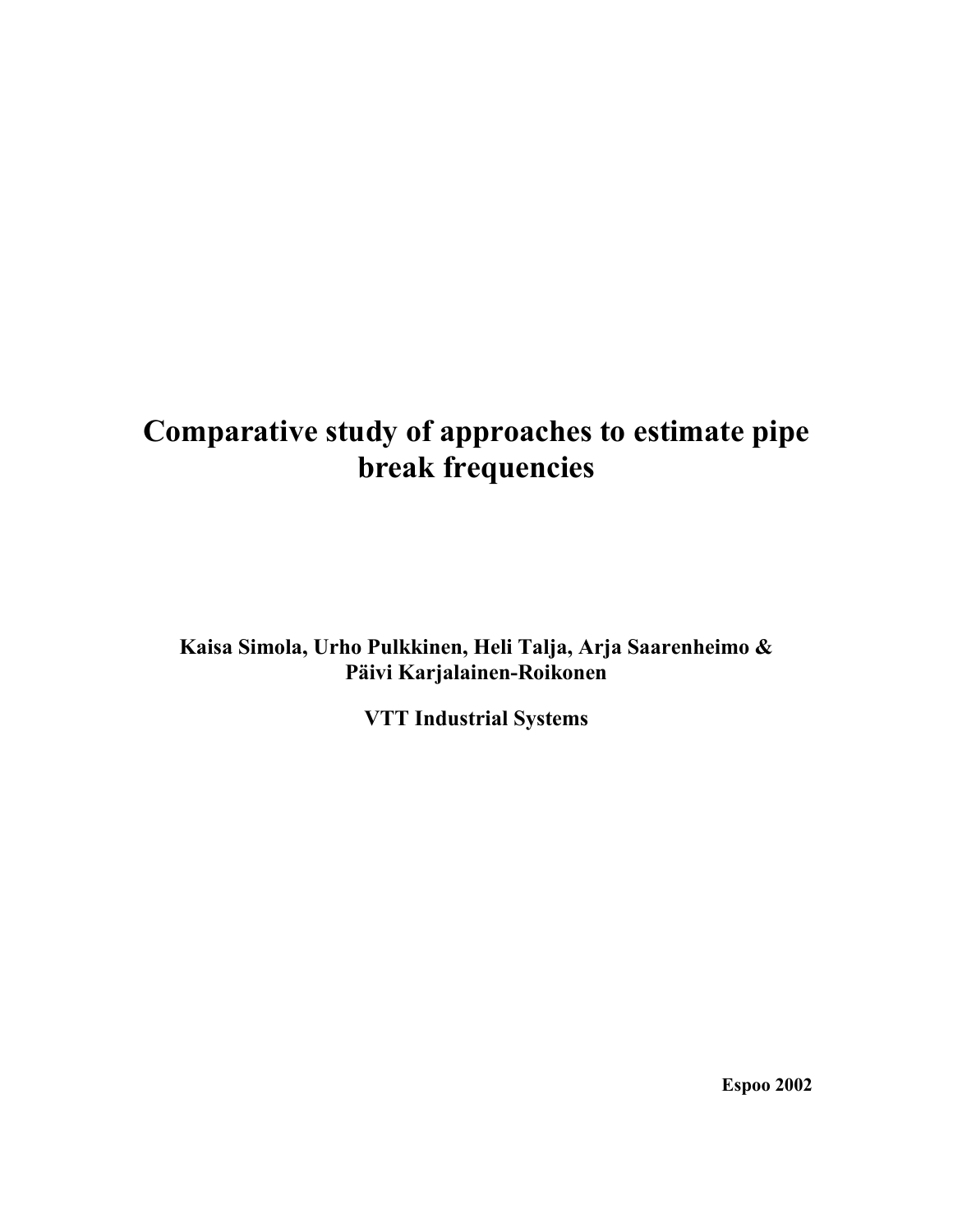# **Table of contents**

| 5.2 |                                       | 22                                                                                                                                                                                                              |
|-----|---------------------------------------|-----------------------------------------------------------------------------------------------------------------------------------------------------------------------------------------------------------------|
|     |                                       | 25                                                                                                                                                                                                              |
|     |                                       | 26                                                                                                                                                                                                              |
|     |                                       | 28                                                                                                                                                                                                              |
|     | 3<br>$\overline{4}$<br>5 <sup>5</sup> | 2.1 SKI-PIPE database<br>2.2 Estimation procedure for weld-specific rupture frequencies due to IGSCC5<br>Results of the analyses<br>5.3 Concluding remarks from the comparison of estimated rupture frequencies |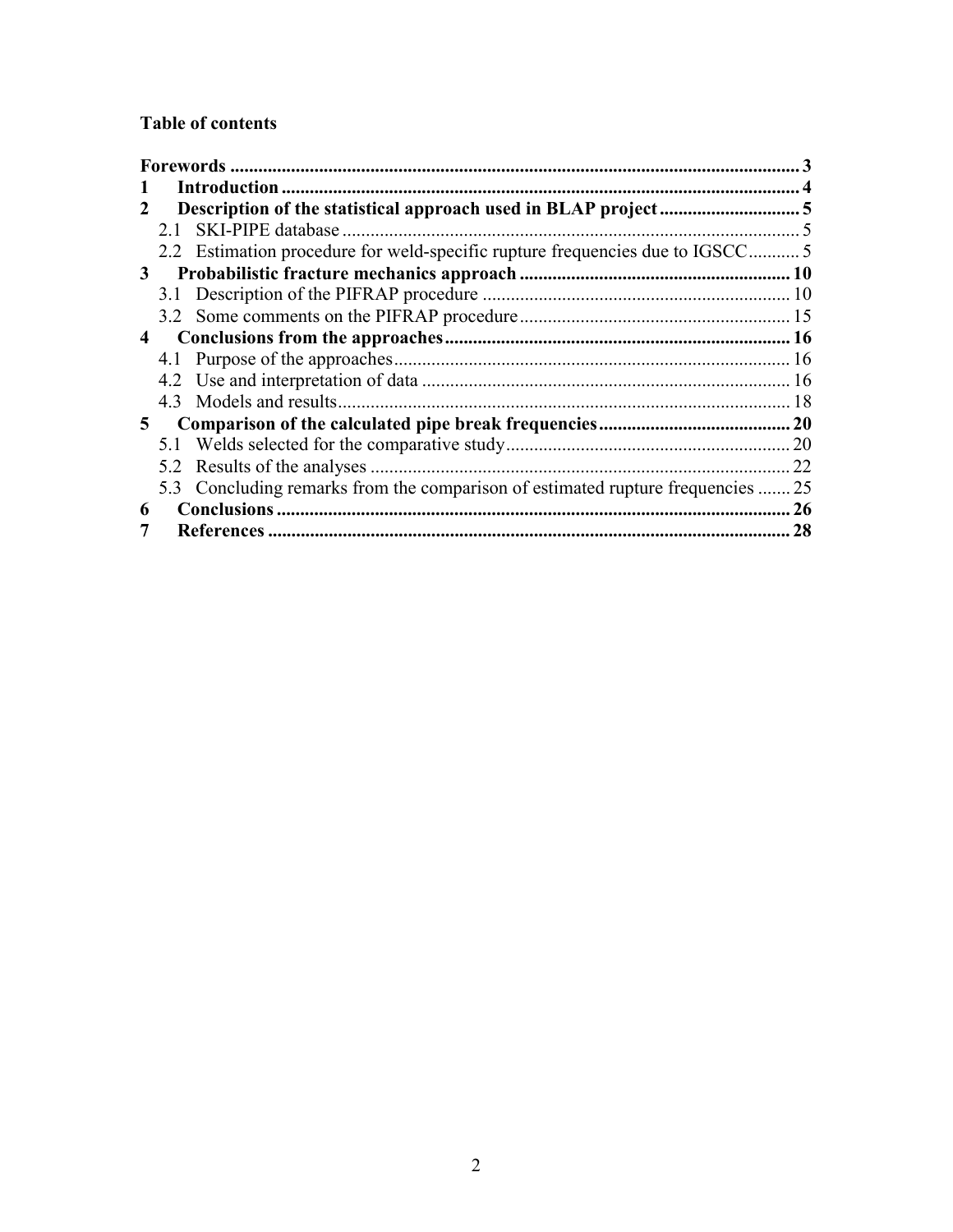# <span id="page-4-0"></span>**Forewords**

This work has been funded by Nordic Nuclear Safety Research (NKS) SOS-2 project (1998-2001), and the Finnish Ministry of Trade and Industry (KTM). The report is also a part of the following projects carried out by FINNUS, the Finnish Research Programme on Nuclear Power Plant Safety: METRI (Methods for Risk Analysis), STIN (Structural Integrity) and AGE (Ageing Phenomena). Authors acknowledge Ingemar Ingemarson from BKAB, Björn Brickstad from DNV and Bengt Lydell from ERIN Engineering and Research for their valuable comments during the work.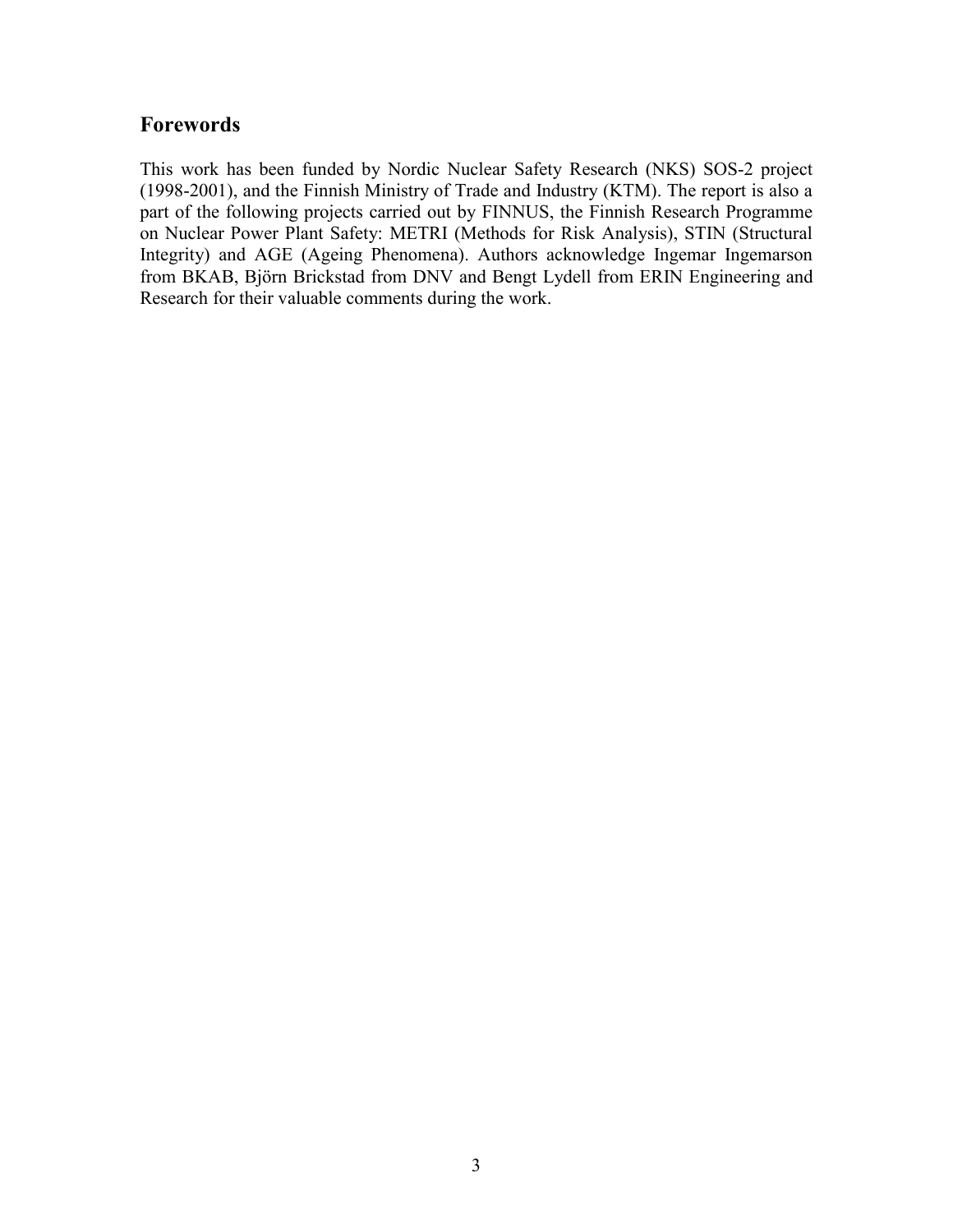# <span id="page-5-0"></span>**1 Introduction**

Risk-informed in-service inspection (RI-ISI) approaches aim at re-defining the inspection locations in an optimal way, leading to both increase in safety and decrease of inspection costs. The main inputs for the decision making are the estimates of consequences obtained from probabilistic safety assessments (PSA) and pipe rupture probabilities. In RI-ISI methodology, the piping systems are divided into segments, and for each segment the probability of degradation and consequence of a pipe failure is evaluated. The results of these evaluations are placed in a risk matrix or diagram. The basic idea is to reduce inspection activities in locations with low risks and find out the more risky locations where to concentrate inspection efforts.

The implementation of RI-ISI methodology calls for more accurate estimates of pipe rupture probabilities related to various degradation mechanisms, in order to enhance the bases for decision making. Further, there is lot of interest to update the pipe rupture frequencies used in PSAs, because they often originate from the reactor safety study WASH-1400 dating from nearly 30 years ago, and are criticised to be highly conservative.

Quite recently two approaches to estimate pipe leak and rupture frequencies for piping in Swedish BWRs have been introduced and applied. A pilot study to apply a piping failure database to estimate the leak and rupture frequency in reactor coolant pressure boundary (RCBP) piping was conducted in 1998. The LOCA frequencies of the Barsebäck 1 RCPB piping were estimated statistically on a basis of a large data base consisting of operating experience of set of nuclear power plant (BLAP-project, Lydell 1999). At the same time, a method based on a probabilistic fracture mechanistic (PFM) model was developed during the NKS/RAK-1 project (Andersson 1997), and the methodology has been applied to establish ISI-priorities for piping components at Oskarshamn 1 (Brickstad 1999).

There is interest to compare the results obtained with both of these methods. In NKS/SOS-2.1 project, the rupture frequencies of some selected welds from B1 were determined by using the same probabilistic fracture mechanistic codes (PIFRAP, PROPSE) as were applied in the Oskarshamn RI-ISI study, and the results were compared to the earlier obtained estimates from the BLAP-project.

This report describes the comparative study of the approaches, highlights the differences both in methods, input data, need and use of plant specific information and need of expert judgement. The assumptions and limitations of the models are summarised, and the differences in the quantitative results are discussed. Based on the results of this comparative study, recommendations for use of the above-described methods for estimation of LOCA frequencies and pipe degradation evaluation for RI-ISI application are given. The study focuses mainly on one specific degradation mechanism, namely the intergranular stress corrosion cracking (IGSCC), which is the major degradation mechanism in old stainless steel piping in BWR environment. However, as susceptibility for vibration fatigue has also been identified in some of the welds according to one of the studies, this issue will be shortly discussed.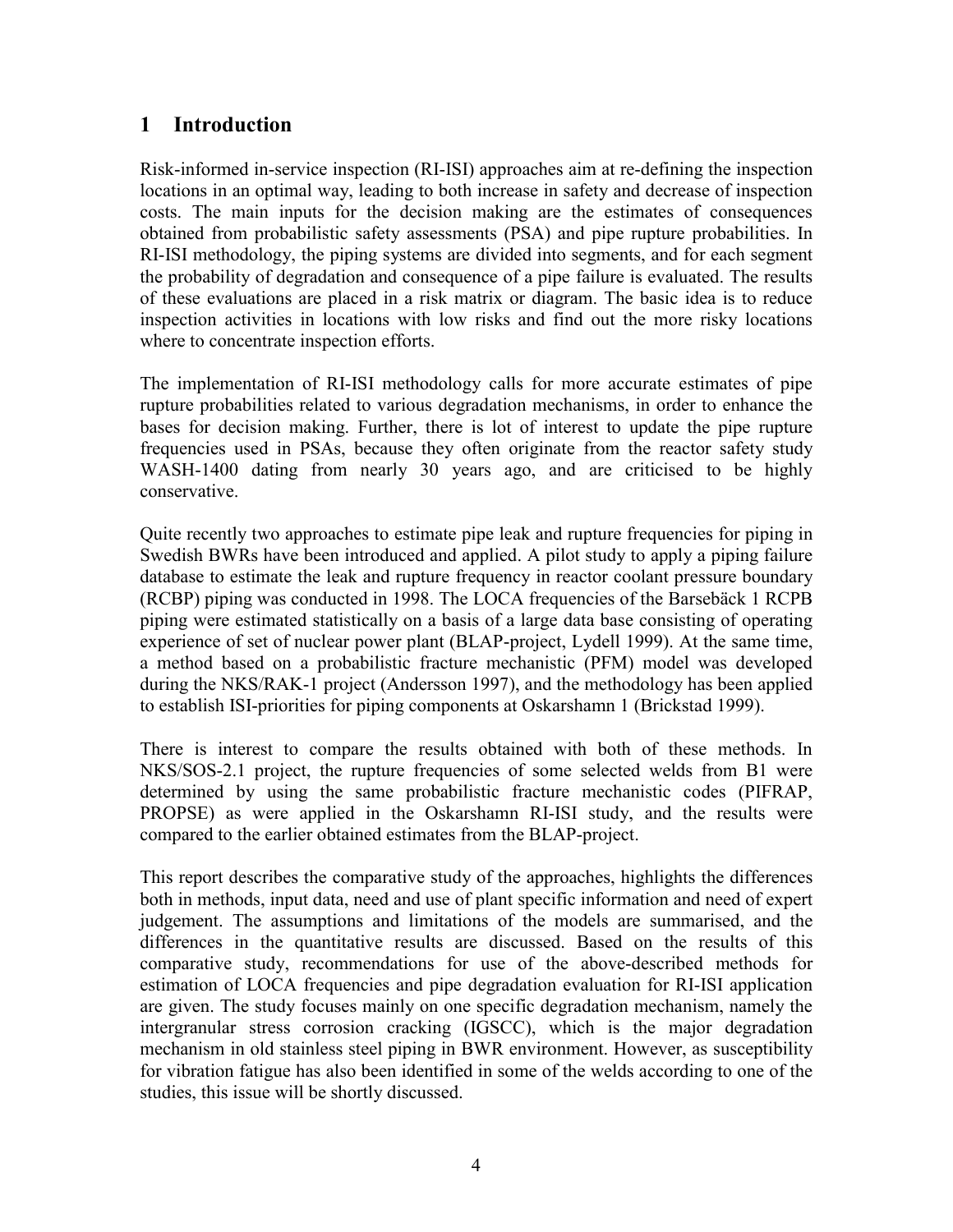<span id="page-6-0"></span>In chapter 4, we present the comparison of results obtained by the two methods.

# **2 Description of the statistical approach used in BLAP project**

The approach in BLAP-project was based on the use of a large database with world-wide information on NPP systems' pipe cracks and leaks, and the use of plant specific information. The generic data that was judged to be applicable to provide information on the crack and leak frequency of the system under consideration was selected from the database. This information was used to obtain system level rupture frequencies due to specific degradation mechanism, and this frequency was further divided among the piping components susceptible to that degradation. In the following, we first describe shortly the contents of the SKI-PIPE database at the time of the BLAP-project. After that we summarise the procedure that was used to estimate the weld-specific rupture frequencies due to IGSCC.

#### **2.1 SKI-PIPE database**

SKI-PIPE is a periodically updated database on piping failures in commercial nuclear power plants. At the time of BLAP-project the database covered the period 1970-1998 including more than 3000 events.

The database covers almost all, currently operating commercial BWR units except the Japanese plants. The database contained about 800 failure reports on weld failures due to IGSCC in BWRs.

The events are classified as either *crack*, *pinhole leak*, *leak* or *rupture*. The term rupture implies a sudden major failure having a significant effect on plant operation.

The database provides leak frequencies classified according to the expected degradation mechanism, pipe dimension, and system group. (E.g. "RCS, DN 250, IGSCC"). In this report we refer to the contents of the database

## **2.2 Estimation procedure for weld-specific rupture frequencies due to IGSCC**

In the following, we describe the procedure to estimate the leak and rupture frequencies of a single weld or other piping component due to IGSCC. We also comment each step in the procedure.

Within this limited study, we are not evaluating the qualitative judgement done in the data pooling phase and in the selection of representative data from the database.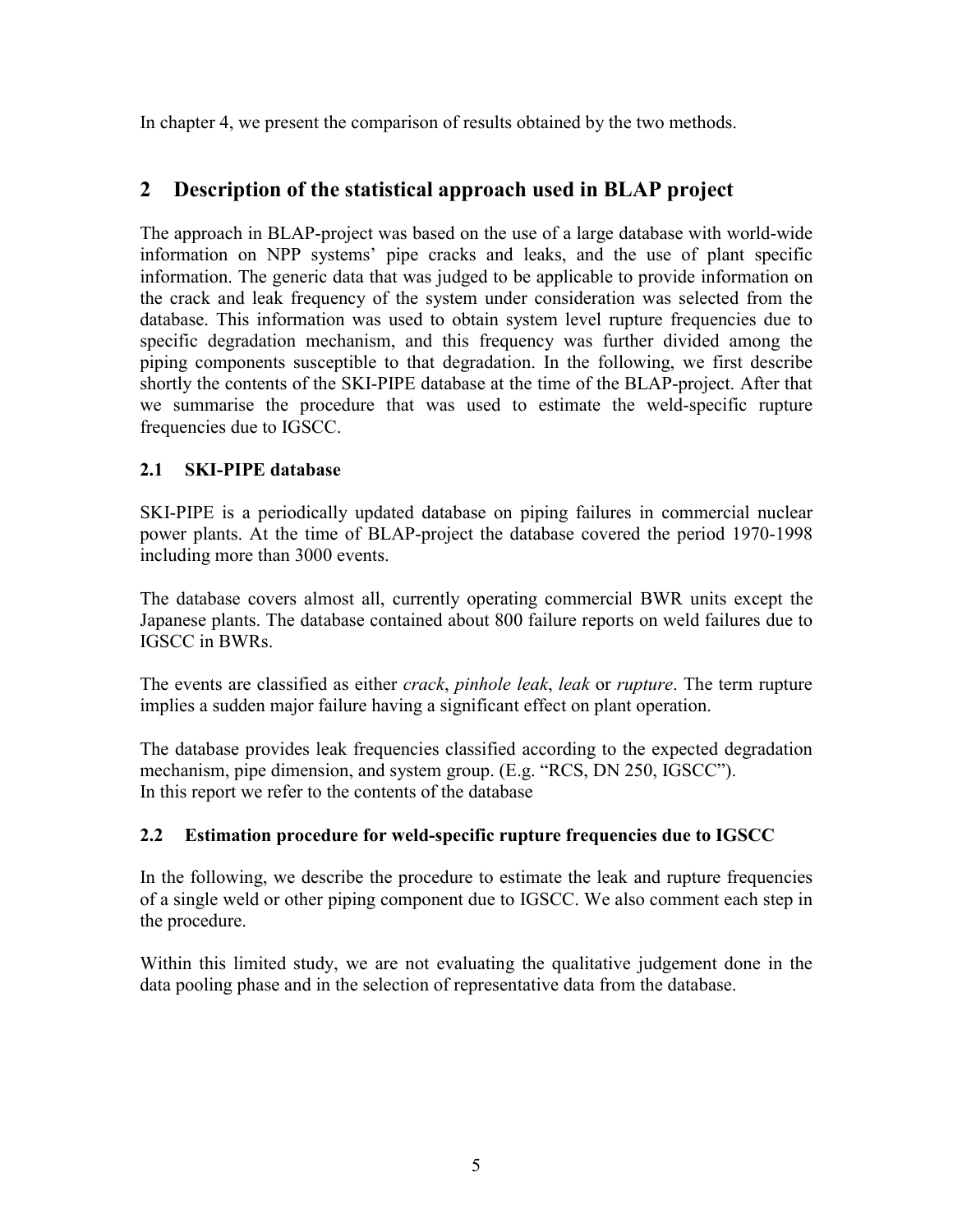#### *Selection of data from SLAP database and review of Barsebäck piping data*

The data from the database is selected to correspond the expected degradation mechanism and system and pipe dimensions in question. The data accounted for in the BLAP study was the world-wide BWR data. At the time of the BLAP-project, the database included nearly 800 weld failures due to IGSCC. The data used for the estimation of rupture frequencies contained 654 weld failures. The RCPB (Reactor coolant pressure boundary) piping data is classified in the following two system groups:

- Reactor recirculation system (RCS) and
- Emergency core cooling, reactor water cleanup and residual heat removal systems (= SIR piping)

The database of BKAB, called PSA\_VER2 includes information on weld locations, piping components (bends, elbows, pipes, tees), elevations, ISI histories, material data, results of the degradation and failure mechanism evaluations, and leak and rupture frequencies.

#### *Estimation of baseline leak frequencies*

The baseline leak frequencies for each system and pipe dimension group are estimated from the crack and leak data in the following way. The number of cracks and leaks from first 14 years of operation is used to form prior parameters for a gamma distribution. The prior distributions are selected so that the ratio of failures (k) and operating years (T) is reflected in the parameters  $\alpha$  (shape) and  $\beta$  (scale):  $\alpha/\beta \approx k/T$ , and the variance is large.

The experience after the first 14 years of operation is used as evidence to update the prior distribution. In cases where there is no evidence from the whole observation period, the leak frequency is derived from a non-informative prior and applying the Jeffrey's rule. According to this rule, the prior parameters are  $\alpha=0.5$  and  $\beta=0$  resulting in a posterior mean  $(0, 5+k)/T$ .

This procedure is justified in the report by the fact that there is a very sharp decline in the number of IGSCC occurrences after roughly 13-15 years of commercial operation. This decline can be explained by the implementation of IGSCC mitigating measures, such as hydrogen water chemistry (HWC), weld overlay techniques and low carbon piping material. The procedure gives much more weight to the more recent data than to the experience from first 14 years of operation. In practice, the information from first 14 years of operation is neglected, since the selected prior parameters have very little effect on the posterior point estimates of crack and leak frequencies. As an example, we compare below the crack frequency obtained for RCS 100<DN<250 piping calculated using this procedure and the alternative where all data is used to update a non-informative prior:

0-14 years: 112 cracks in 504 years after 14 years: 8 cracks in 1078 years total: 120 cracks in 1582 years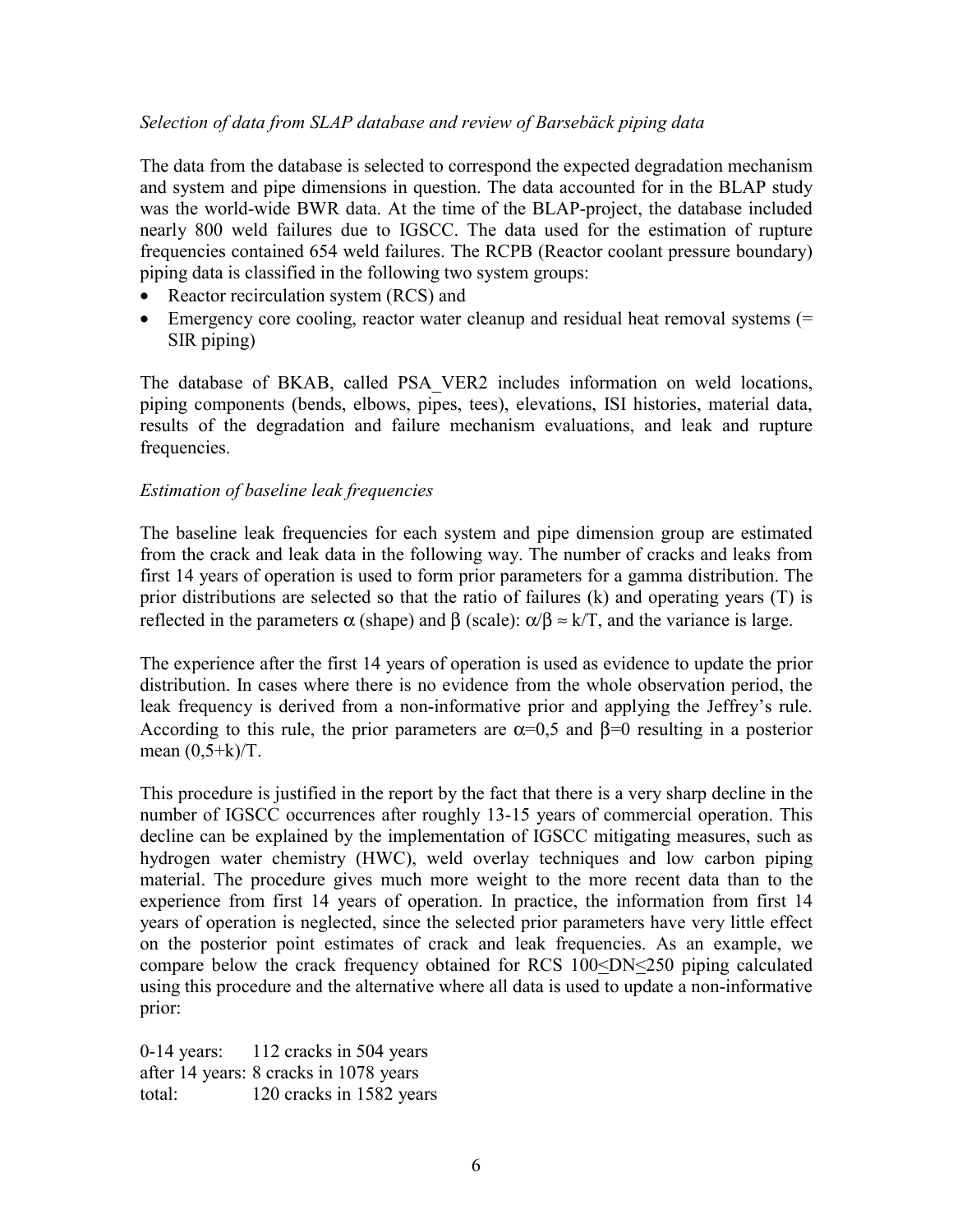BLAP: prior parameters  $\alpha=1$ ,  $\beta=2$ , evidence only data from "after 14 years" Crack frequency =  $(1+8)/(2+1078)$  = 8,33E-3 /reactor-year

All experience used as evidence to update a non-informative prior  $(\alpha=0.5, \beta=0)$ : Crack frequency =  $(0.5+120)/1582 = 7.62E-2$  /reactor-year

We can note that the difference between these results is roughly of an order of magnitude.

#### *Estimation of conditional rupture frequencies for various pipe diameter classes*

A conditional probability of rupture is determined separately for pipe diameter classes, but independent from system. It is assumed that the probability of rupture given cracks and leaks is binomially distributed. The numbers of cracks and leaks within the pipe diameter class are summed up, and represent the "number of demands". For medium and large diameter piping with no evidence from ruptures, Jeffrey's rule is applied to crack and leak data. The prior parameters of a non-informative beta-distribution are  $\alpha = \beta = 0.5$ . The posterior point estimate for the conditional rupture probability is obtained from  $(\alpha+r)/(\alpha+\beta+n)$ , where r is the number of ruptures (0) and n is the number of demands.

For the sake of comparison, the BLAP study included also the consideration of the 'Beliczey-Schulz' correlation to develop an anchored prior distribution. It is recognised by the author (Lydell 2001) of the BLAP study, that the development of an appropriate prior distribution remains somewhat controversial, and that it's probably an area where there is a technical reason for combining the statistical approach with PFM.

The conditional rupture probability for pipe dimension class 100<DN<250 presented in the report did not correspond to the data on cracks and leaks, but according to Lydell (2001) this is a typing error and the probability should be 2,75E-3.

#### *System and pipe dimension specific rupture frequencies*

System and pipe dimension specific rupture frequency is obtained by multiplying the leak frequencies obtained in step 2 by the conditional rupture frequencies of the corresponding pipe dimension classes calculated in step 4.

It is not explained in the report why the crack data has not been used in this phase although they were used in determination of the conditional rupture frequencies. According to Lydell (2001) an approximation has been used here, but later a posterior conditional rupture probability based on an anchored beta based on Beliczey-Schulz has been constructed, which should be a more defensible approach.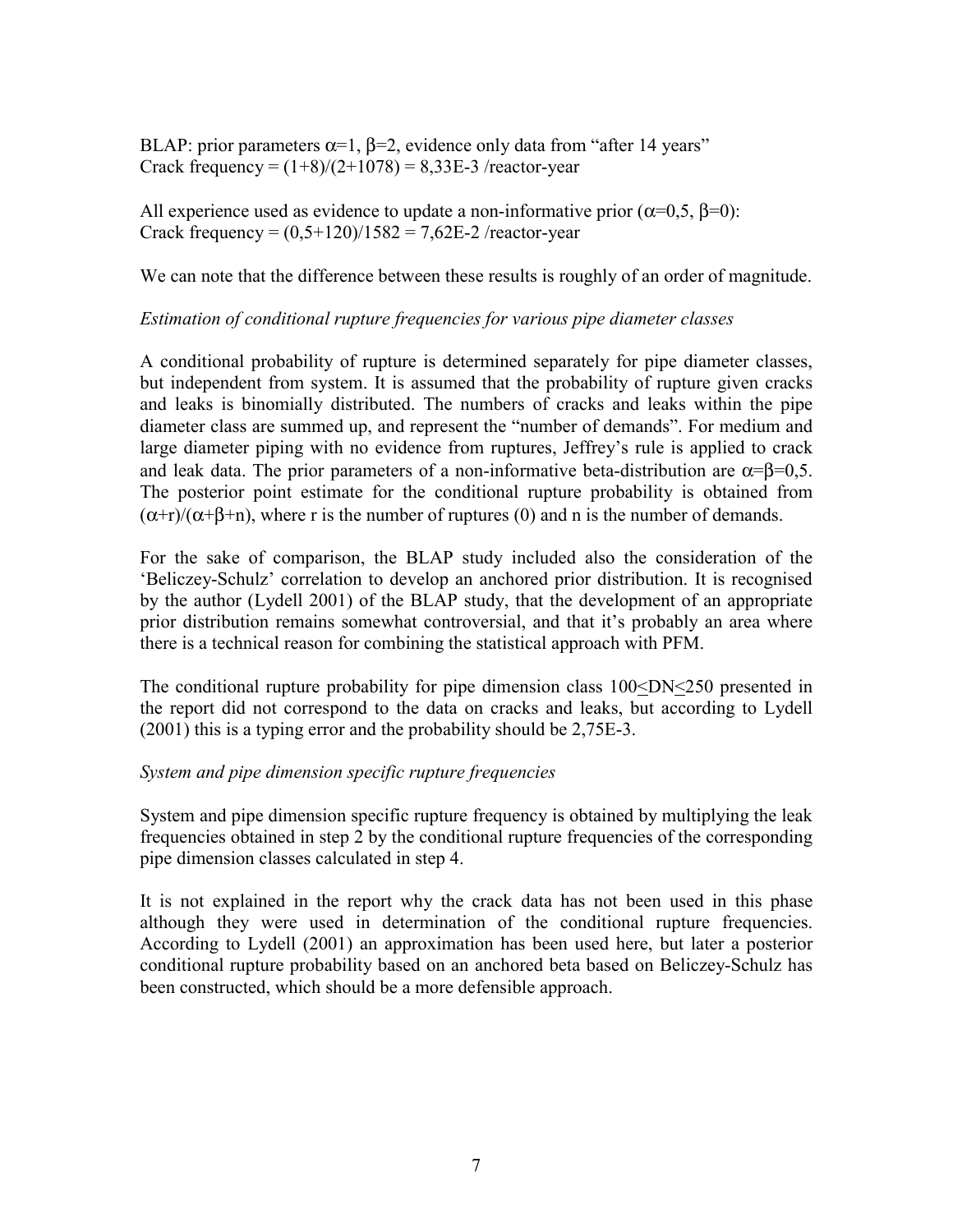#### *Location specific rupture frequencies*

In order to determine the component specific rupture frequencies from the rupture frequencies defined for system and pipe dimension groups, the baseline frequency is first divided among component locations.

The report provides location specific information of the IGSCC failure data. According to this statistics, e.g. more than 40 % of the failures (cracks and leaks) have occurred in bend-to-pipe welds.

The baseline frequency is partitioned in such a way that the corresponding percentage of the frequency is assigned to the weld population of that location.

It is not known whether the distribution of failures among locations reflects the variance in the IGSCC susceptibility of different locations or does the result reflect merely variation in the population of locations. According to Lydell (2001), more recent reviews of piping isometrics it seems that the distribution of failures *mainly* reflects the variation in the population.

The procedure used in the BLAP study assumes that the distribution of various weld locations in the application (B1) is comparable to the world-wide data. A problem with this approach is that if all possible locations are not present in the system where the baseline data is applied, the application of the method results in reduction of the rupture frequency. Some reduction – roughly 5% - seems to be inevitable since some data have not been classified in any of the locations (percentages do not sum up to 100%).

#### *Component specific rupture frequencies*

The component or weld specific rupture frequencies are obtained by dividing the location specific frequency by the number of components in similar locations. Further, the material properties are taken into account by dividing the weld specific rupture frequency by a factor 10 if the carbon content of the stainless steel is low. In case of a nuclear grade (NG) steel, this reduction factor is 20. These factors are judgmental, and based on quite old EPRI data.

It seems appropriate to have a difference of this order of magnitude in the rupture frequencies of piping of different materials. However, it can be questioned whether it should be done solely by crediting the better material or should the rupture frequencies be increased for piping with higher carbon content.

Table 1 summarises the above-described steps and our major comments.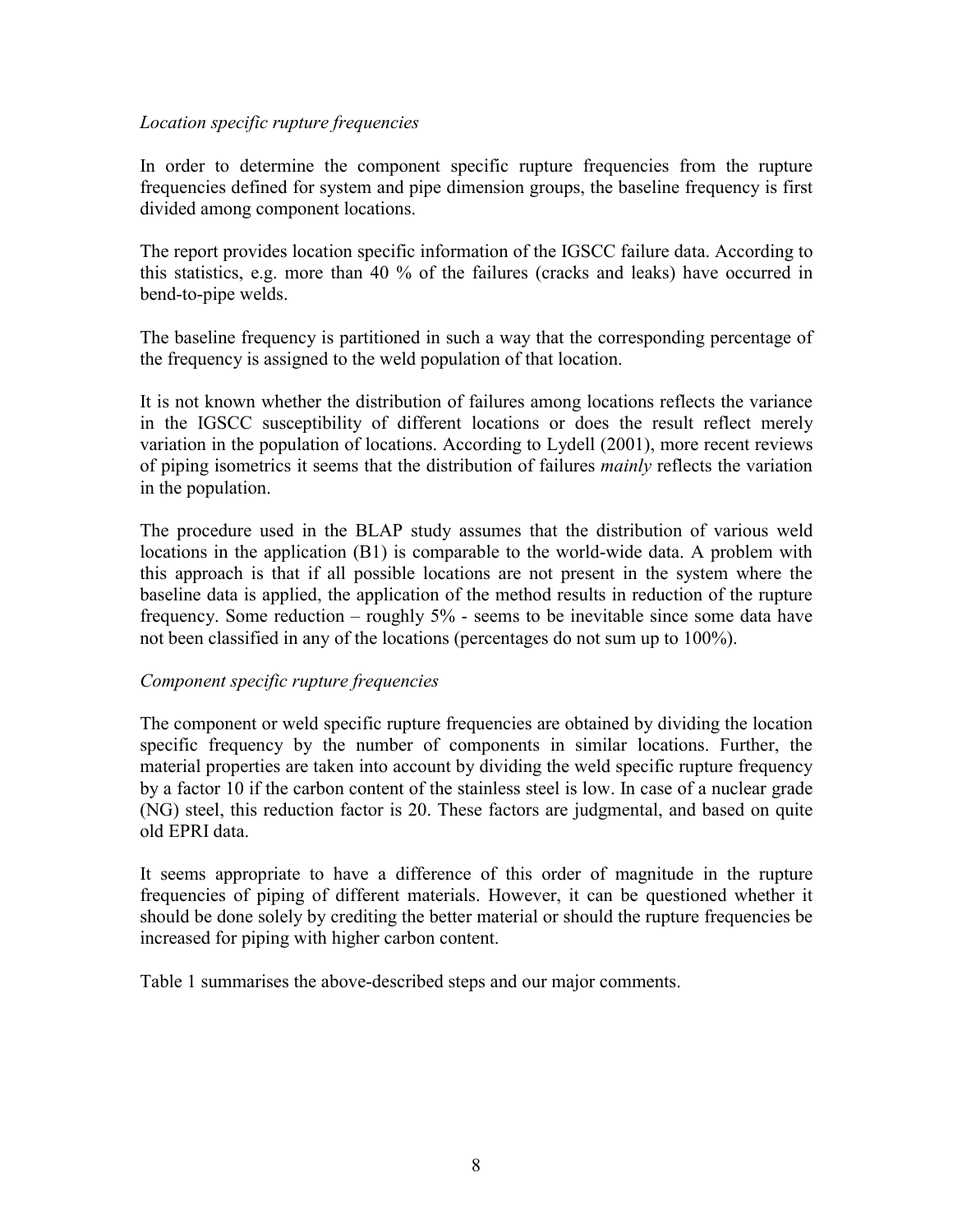|  |  | Table 1. Steps of the BLAP procedure. |
|--|--|---------------------------------------|
|  |  |                                       |

| Input data               | Model                              | Output                      | Comments                                                  |
|--------------------------|------------------------------------|-----------------------------|-----------------------------------------------------------|
| Crack and leak data from | Prior parameters of gamma          | <b>Estimates for crack</b>  | The resulting estimates should be                         |
| the database classified  | distribution reflect roughly the   | frequency and leak          | applied only to plant where IGSCC                         |
| by system and pipe       | old data.                          | frequency                   | mitigation has been implemented.                          |
| dimensions, first 14     | Non-informative prior according    |                             |                                                           |
| years separated from     | to Jeffrey's rule applied if no    |                             |                                                           |
| more recent data         | data exists.                       |                             |                                                           |
|                          | Gamma prior updated with more      |                             |                                                           |
|                          | recent data.                       |                             |                                                           |
| Crack and leak data from | Jeffrey's rule applied to estimate | Conditional rupture         | There is a typing error in number of                      |
| the database classified  | conditional rupture frequency      | frequency for various pipe  | events for 100 <dn<250. it="" should<="" td=""></dn<250.> |
| by system and pipe       | (conditioned on cracks and         | dimension groups            | be 181 (137 + 44) resulting to the                        |
| dimensions               | leaks)                             |                             | conditional rupture probability                           |
|                          |                                    |                             | 2,75E-03.                                                 |
| Previously calculated    | Multiplication of the conditional  | Rupture frequency           | The cracks are not included in this                       |
| leak frequency and       | rupture frequency by the leak      | (1/reactor-year) classified | phase although they were included                         |
| conditional rupture      | frequency.                         | by system and pipe          | in the calculation of conditional                         |
| frequency estimates      |                                    | dimensions                  | rupture frequency.                                        |
| Rupture frequencies,     | The rupture frequency is           | Location dependent          | If all possible locations are not                         |
| plant specific           | partitioned for various locations  | rupture frequencies         | present in the system, the total                          |
| information on existing  | according to the distribution in   |                             | rupture frequency will decrease                           |
| locations                | the database.                      |                             | from its original value.                                  |
| Location dependent       | The rupture frequency is divided   | Component specific          | The crediting for better material                         |
| rupture frequencies,     | equally for all the welds in the   | rupture frequencies         | reduces further the original total                        |
| number of welds and      | "location group". If material is   |                             | rupture frequency. It might be more                       |
| material properties      | low carbon, the frequency is       |                             | proper to account for the material                        |
|                          | divided by 10, and in case of      |                             | also by increasing the rupture                            |
|                          | "nuclear grade" by 20.             |                             | frequency of worse welds.                                 |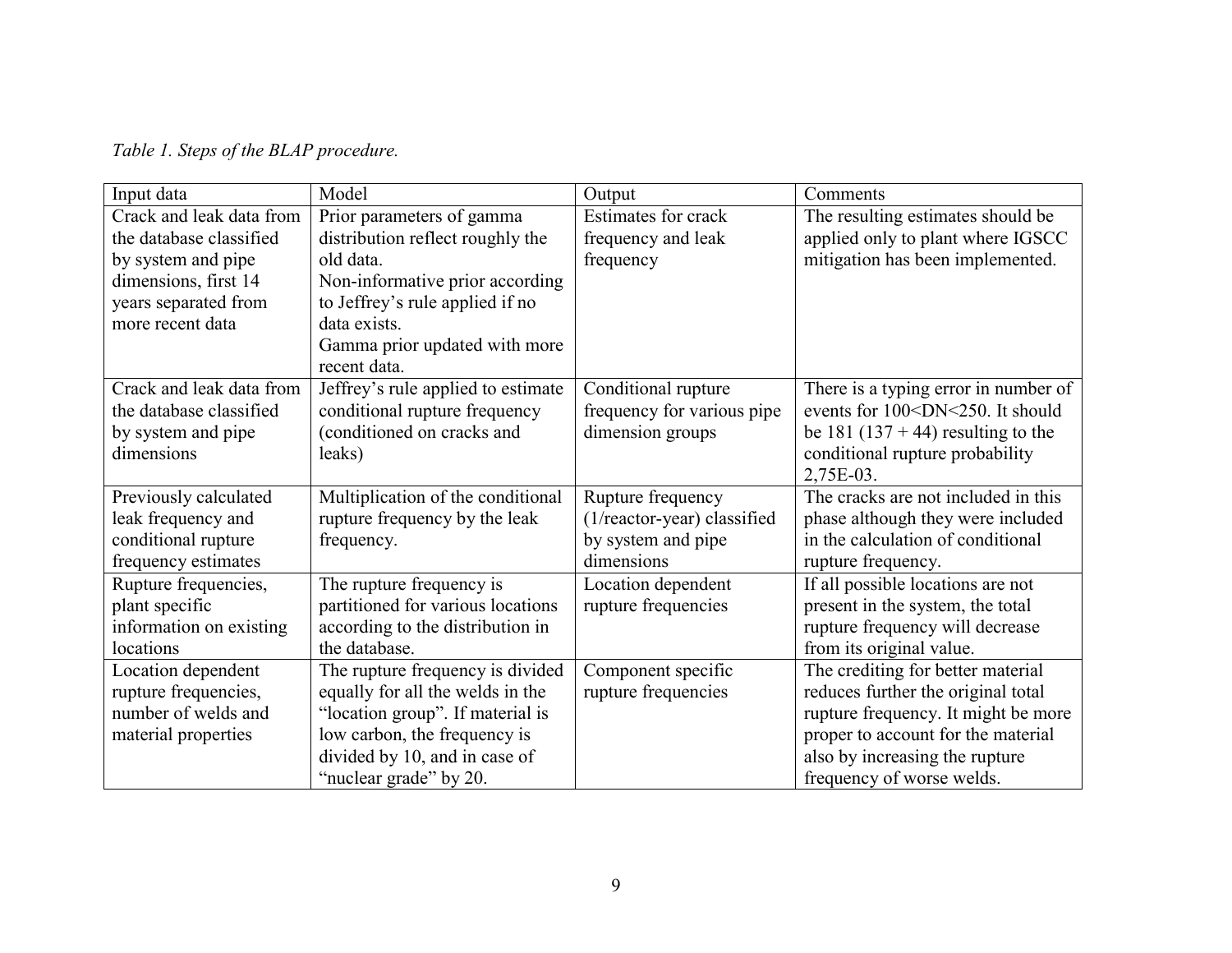## <span id="page-11-0"></span>**3 Probabilistic fracture mechanics approach**

#### **3.1 Description of the PIFRAP procedure**

The probabilistic computer code PIFRAP (Bergman 1997) is meant for evaluation of the leak and rupture probabilities of a specific cross section with a certain stress state and possibly containing a circumferential growing crack due to stress corrosion cracking (IGSCC). Crack growth due to high cycle vibration is treated in a simplified way. The steps for the evaluation in pipes are described in the following. For more details on the approach, please see the references (Bergman 1997) and (Brickstad 1999).

Following assumptions are made for the probabilistic analysis (Bergman et. al. 1997):

- 1. The loading is deterministic.
- 2. The crack growth law and its parameters are deterministic.
- 3. The initial crack depth is fixed (1 mm).
- 4. The crack initiation probability during time interval  $(t, t_i + dt)$  is given by  $f_i(t)dt$ .
- 5. The initial crack length is random with the probability density function  $f_a(l_a)$ .
- 6. The probability of not detecting a crack at an in-service inspection is  $p_{nd}(a)$  i.e. it depends on crack depth only.
- 7. The probability of not detecting a leak rate of a size corresponding to the detection limit *d* is  $p_{\text{ld}}$ .

The crack initiation time is modelled with a uniform distribution, which is based on observed stress corrosion cracks in Swedish BWRs. It is assumed that the depth of an initiated crack is 1 mm, and the length is modelled with a truncated exponential distribution. The parameters of the distribution have also been estimated from observed Swedish IGSCC cases. The Swedish experience consists presently of 98 IGSCC cases.

An initiated crack is assumed to grow by IGSCC both in depth and length direction with a deterministic rate. Operating stresses and weld residual stresses are used to determine the stress intensity factor along the crack front, which is assumed to determine the growth rate. The crack growth is evaluated in PIFRAP with a separate code, LBBPIPE. LBBPIPE predicts the growth of an initial circumferential surface crack in a pipe both for the part-through crack up to wall penetration and for the leaking crack until failure. When the crack has become a through-wall crack, consideration is given to complex crack shapes. This is due to the observation that the length of a through-wall crack is usually much smaller at the outer surface than at the inner surface.

The IGSCC crack growth is assumed to follow equation (1).

$$
\frac{da}{dt} = C_0(K_I - C_I)^n \tag{1}
$$

where  $K_I$  is the stress intensity factor and the parameter  $C_I$  is a threshold value for IGSCC.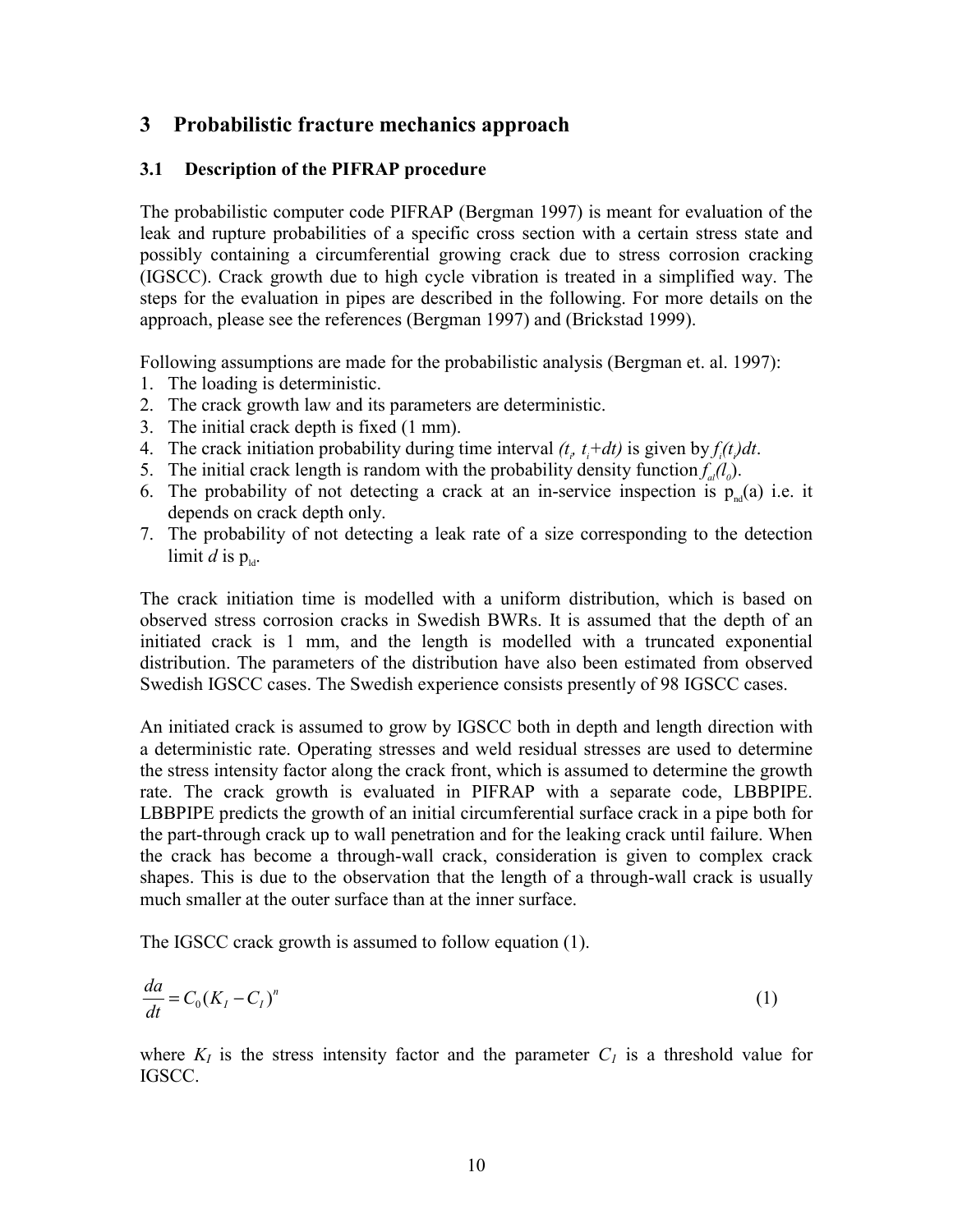Figure 1 shows the possible events for a growing crack.



*Figure 1. Flow chart of different events for a stress corrosion crack in a pipe (Brickstad 2000). Events leading to pipe rupture are marked with thick borders.* 

For a through-wall crack, the vibration fatigue in combination with IGSCC is taken into account in a simplistic way. If the stress intensity factor exceeds a threshold value  $K_{th}$ , which is assumed to be 4 MPa $\sqrt{m}$  (Brickstad 2001), fracture is assumed to occur instantly although the crack growth until fracture would typically need a few hours or some days.

The crack can grow through the wall and cause a leak only if the time needed to have a through wall crack is less than the remaining lifetime of the plant and the crack is not detected in inspection. The probability of crack detection in inspection is assumed to depend on the relative depth of the crack and the quality of the inspection. If a crack is detected, it is assumed that a break is excluded either be reparation or sufficient future monitoring.

A rupture of a pipe can occur either if there is a non-Leak-Before-Break situation or if the leakage has not been detected in inspections or by leak detection. The probability of leak detection is handled through assuming a random behaviour of the leak rate, which is compared to the detection limit d. This gives the on-detection probability of the leak, *pld* The leak rate is calculated in LBBPIPE with a separate code, SQUIRT. The calculated leak rate is assumed to be normally distributed for varying crack morphology parameters. The deterministic value calculated by SQUIRT is assumed to be the mean value (Bergman et. al. 1997).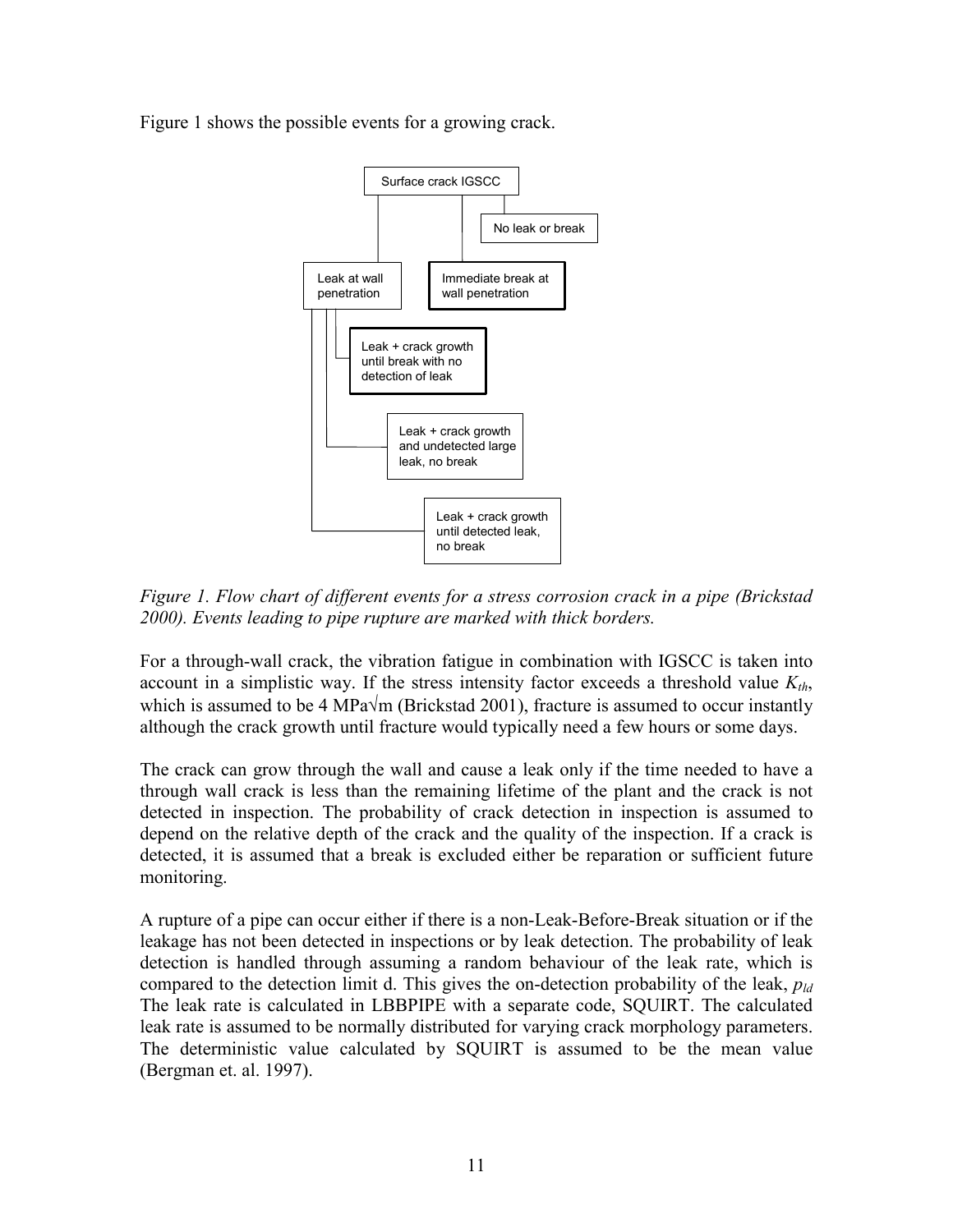For a crack with a length of  $l_0$ , the conditional probability of rupture during the remaining life after the time *t* is calculated analytically from the equation:

$$
p_{f0}(t, T, l_0) = p_{ld}(l_0) \int_{t_i = \max(0, t - t_f)}^{T - t_f} f_i(t_i) \prod_{j=j_1}^{j_2} p_{nd}[a(t_j - t_i)] dt_i
$$
 (2)

where

 $p_{ld}(l_0)$  = probability of not detecting a leak (detection limit is *d*)  $f_i(t_i)$  = probability density function for initiation time  $t_i$  $p_{nd}(a)$  = non-detection probability of a crack with depth *a T =* service time of the component  $t_F$  = time of fracture  $t_i$  = inspection times.

The time window used in time integration ensures that only inspections after initiation and before rupture are considered. Further explanations of the equation (2) can be found e.g. in the reference (Brickstad 1999).

The rupture probability for a pipe section is obtained by integrating Equation 2 as follows:

$$
p_f(t,T) = \int_{l_c}^{2\pi R_i} p_{f0}(t,T,l_0) f_{al}(l_0) dl_0
$$
 (3)

To obtain a leak, it is required that the crack has initiated, grown through the wall and has not been detected in inspections. For a rupture, it is additionally required that the leak has not been detected.

The steps of the PIFRAP model are summarised in Tables 2 and 3. The input data for the PIFRAP procedure is described in Appendix 1.

The rupture probabilities of piping where there is no susceptible degradation mechanism present, is estimated using the computer code PROPSE. For these piping, the PIFRAP would give a zero leak and rupture probability. PROPSE is a code developed for evaluating the failure probability of non-growing manufacturing defects from the welding process. These defects have a non-zero, but very small failure probability. The calculation is based on a FORM (First Order Reliability Method) technique to handle the probability data.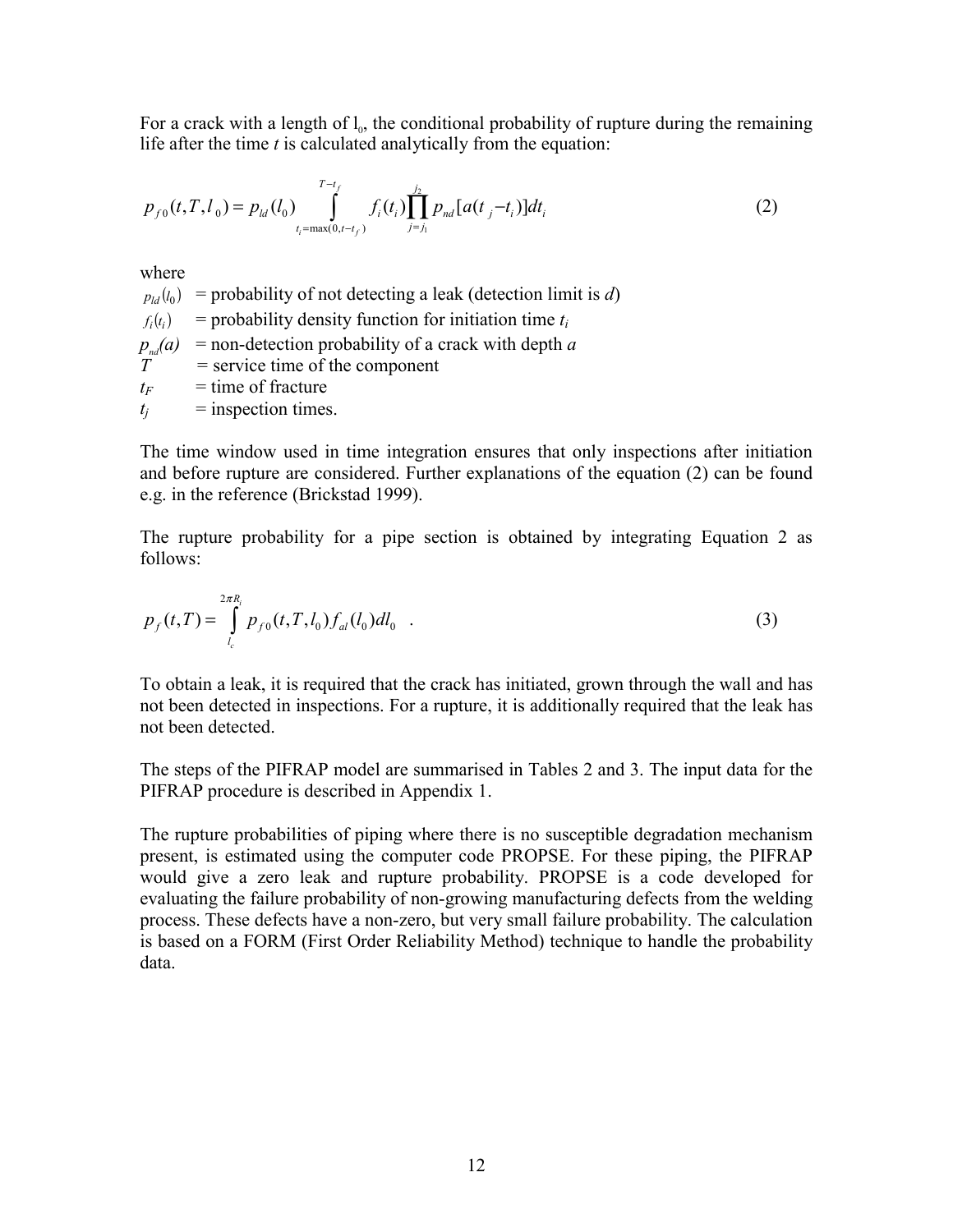| Input data                                                                                                                                   | Model                                                                                                                                         | Output                                                               | Comments                                                                                                                                                                            |
|----------------------------------------------------------------------------------------------------------------------------------------------|-----------------------------------------------------------------------------------------------------------------------------------------------|----------------------------------------------------------------------|-------------------------------------------------------------------------------------------------------------------------------------------------------------------------------------|
| Swedish data on IGSCC<br>cracking (98 cases):<br>cumulative number of<br>IGSCC-cases, length<br>distribution of observed<br>cracks           | Crack initiation with constant<br>rate; fixed initial crack depth and<br>truncated exponential<br>distribution for initial crack<br>length    | Estimate for crack<br>initiation time, initial crack<br>length $l_0$ |                                                                                                                                                                                     |
| Geometry, initial crack<br>size, crack initiation<br>time, service stresses,<br>welding residual<br>stresses, crack growth<br>law parameters | Deterministic crack growth by<br>IGSCC (LBBPIPE program).<br>After growing to a through-wall<br>crack, a complex crack shape is<br>assumed.   | Crack growth $a(t)$ , $l(t)$ ,<br>$t_L$ (leak), $t_F$ (rupture)      |                                                                                                                                                                                     |
| Geometry, instantaneous<br>crack size,<br>complementary failure<br>load data, welding<br>residual stresses,<br>material parameters           | Comparison of loading to plastic<br>limit load and load induced J-<br>integral against critical value                                         | Information on endurance/<br>break                                   | Due to the low occurrence<br>frequency, no crack growth due to<br>the complementary failure load is<br>considered                                                                   |
| Geometry, instantaneous<br>crack size, high<br>frequency vibration<br>stress amplitude,<br>threshold value $\Delta K_{\text{m}}$             | For a through-wall crack:<br>comparison of stress intensity<br>factor range to the threshold<br>value                                         | Crack growth $a(t)$ , $l(t)$ ,<br>$t_L$ (leak), $t_F$ (rupture)      | Instantaneous break is assumed<br>when the high frequency vibration<br>stress causes $\Delta K_{I} > \Delta K_{I}$                                                                  |
| Crack depth, wall<br>thickness, coefficients $C_1$<br>and $C_2$ depending on<br>type of inspection team.                                     | Non-detection probability is<br>$p_{nd} = 1 - \Phi \left[ C_1 + C_2 \ln(a/t) \right]$<br>where $\phi$ is normalised Gaussian<br>distribution. | Non-detection probability<br>of the crack $p_{nd}(a)$                | The detection probability is<br>assumed not to depend on the crack<br>length. If a crack is detected, break<br>is excluded either be reparation or<br>sufficient future monitoring. |

*Table 2. Steps of the PIFRAP model: fracture mechanical calculation and treatment of in-service inspection.*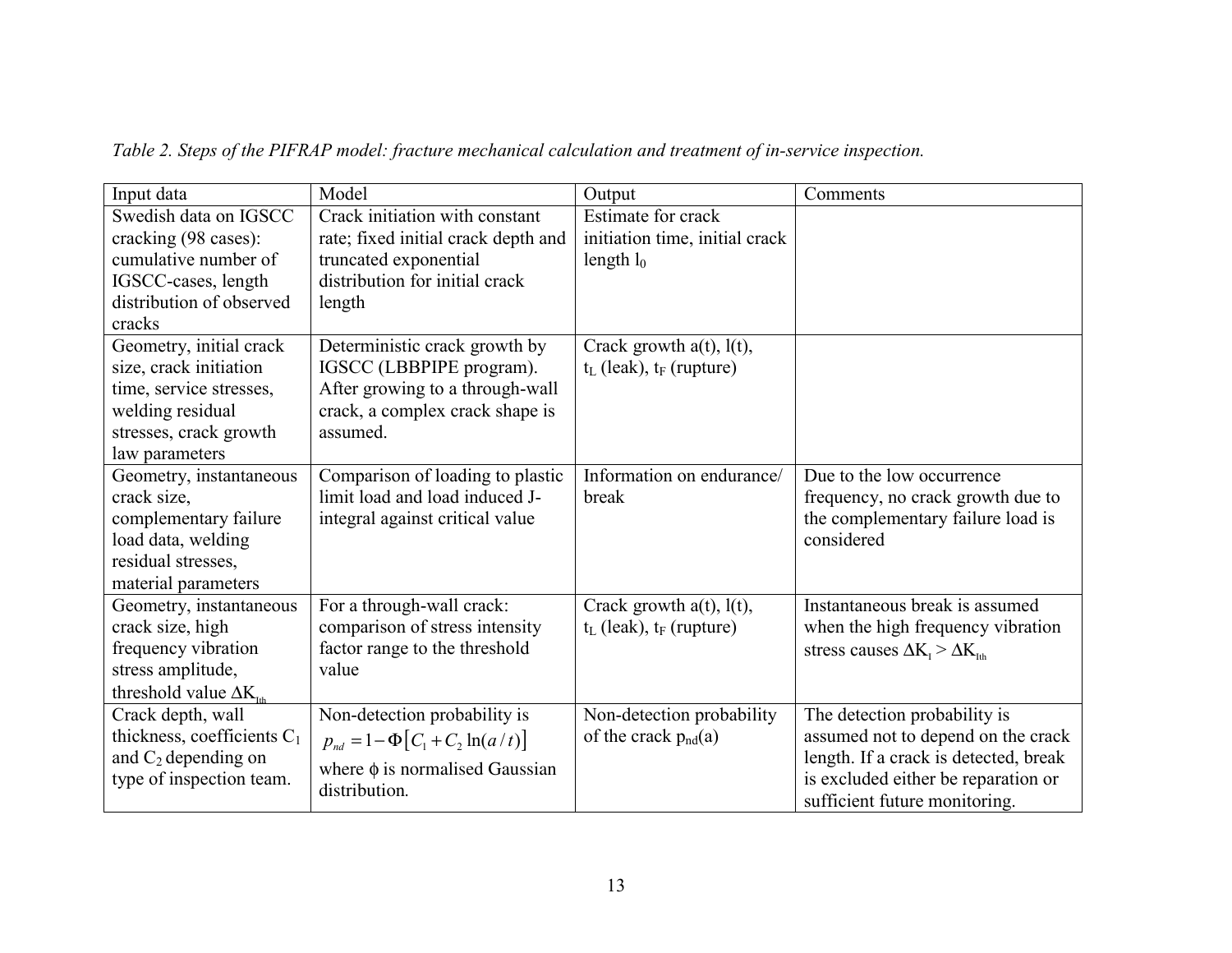| Input data                            | Model                                | Output                                                                          | Comments                   |
|---------------------------------------|--------------------------------------|---------------------------------------------------------------------------------|----------------------------|
| calculated fracture                   | <b>SQUIRT</b> code                   | leak rate $m(t_F)$                                                              | Elastic COD and COA-values |
| mechanical parameters,                |                                      |                                                                                 | plasticity corrected       |
| morphology parameters,                |                                      |                                                                                 |                            |
| external pressure                     |                                      |                                                                                 |                            |
| Leak rate calculated by               | Random properties of leak rate       | Leak detection probability                                                      |                            |
| <b>SQUIRT</b> and leak rate           | accounted using normal               |                                                                                 |                            |
| detection limit d                     | distribution                         |                                                                                 |                            |
| Initial crack length $l_0$ ,          | Fracture probability, random         | Conditional probability of                                                      |                            |
| Probability density                   | properties of the initial crack      | rupture $p_f$                                                                   |                            |
| function $f_{al}(l_0)$ and $f_i(t_i)$ | length $t_F(l_c)=T \Rightarrow l_c$  | Conditional probability of                                                      |                            |
| are based on 98 IGSCC-                | Fracture probability, random         | a leak $p_L$ at a certain leak                                                  |                            |
| cases in Swedish SS grid              | properties of the initial crack      | rate level $m(t_L)$ .                                                           |                            |
| welds                                 | length $(t_L(l_c)=T \implies l_c ?)$ | If m(t <sub>F</sub> ) $\leq$ m(t <sub>L</sub> ); t <sub>L</sub> =t <sub>F</sub> |                            |
| $p_f$                                 | divided by $(T-t)$                   | Probability of rupture as a                                                     |                            |
|                                       |                                      | mean value per reactor                                                          |                            |
|                                       |                                      | years for the remaining                                                         |                            |
|                                       |                                      | operating life time                                                             |                            |
| $p_L$                                 | divided by $(T-t)$                   | Probability of a certain                                                        |                            |
|                                       |                                      | leak rate as a mean value                                                       |                            |
|                                       |                                      | per reactor years for the                                                       |                            |
|                                       |                                      | remaining operating life                                                        |                            |
|                                       |                                      | time                                                                            |                            |

*Table 3. Steps of the PIFRAP model: leak and rupture estimation.*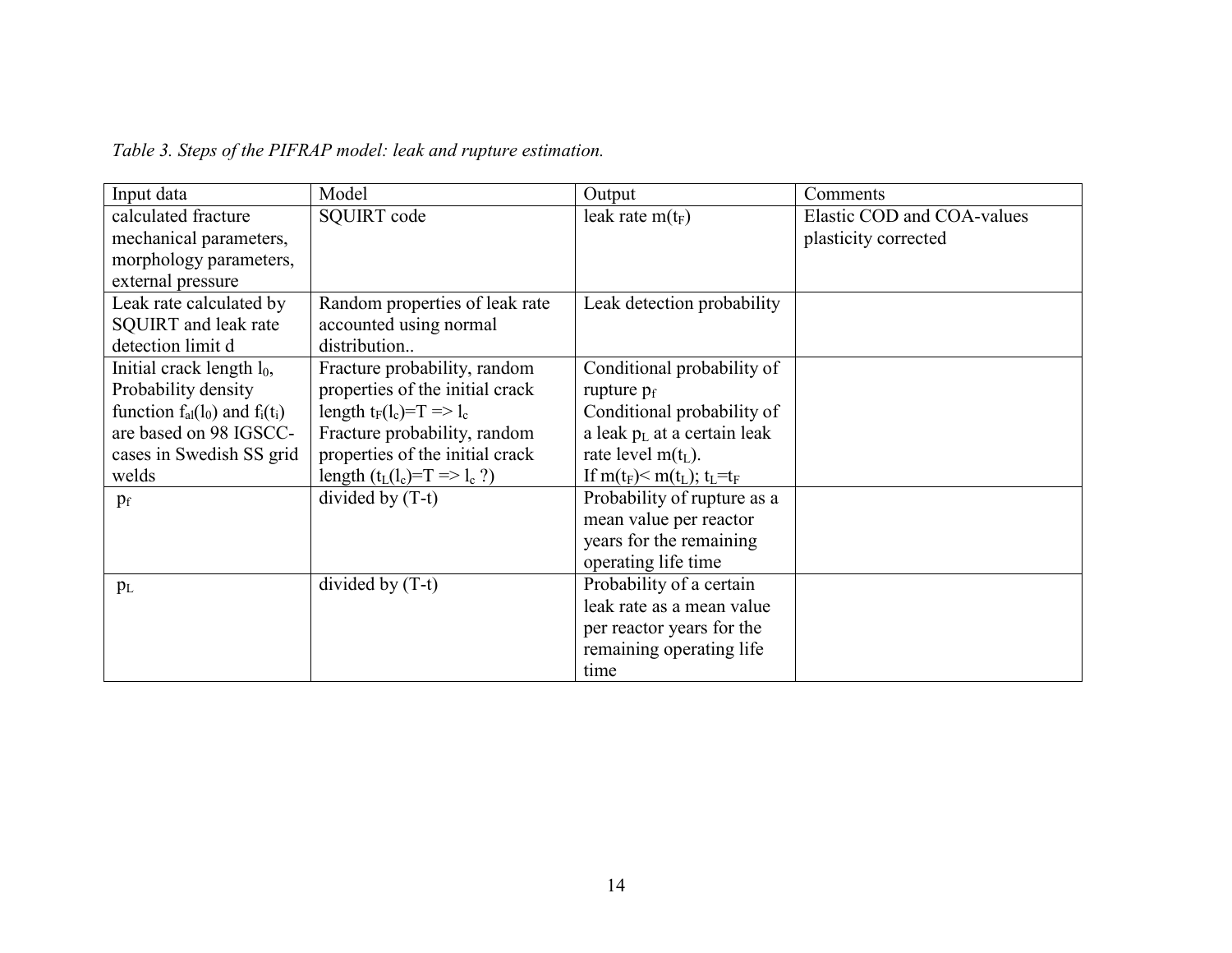#### <span id="page-16-0"></span>**3.2 Some comments on the PIFRAP procedure**

Fixed crack growth law parameters are applied during the whole time interval corresponding to the total service life of the plant. However, a change from normal water chemistry (NWC) to a hydrogen water chemistry (HWC) has resulted in significant reduction in the crack growth rate. This has been treated by using some averaged crack growth law parameters. The way in which this averaging is performed may affect significantly the results. Thus a sensitivity analysis would be very strongly recommended. In the new NURBIT program (Brickstad  $&$  Zang 2001), the possibility to change crack growth law parameters according to the water chemistry modification has been realised.

The assumption of a constant initiation rate for all parts of piping system may be too simplified and yield in some cases to very conservative and in some cases even to nonconservative predictions. Correspondingly, the assumption of a constant initiation rate in time does not consider the ageing effects. The choice of a constant initiation depth may seem somewhat arbitrary. At least it would be interesting to compare the value to the Swedish database, which has been used to define the crack initiation length. The choice of the initiation depth value of 1 mm has been rationalised by the validity limits of classical fracture mechanics (Brickstad 2002).

Generally, the consideration is limited to the case that only one crack can initiate in a weld, which may be a somewhat non-conservative assumption. If a crack is detected, it is assumed in PIFRAP, that the crack is immediately repaired. If the repair weld is also susceptible to IGSCC, it is possible that a new crack may be initiated. In NURBIT (Brickstad & Zang 2001) it is possible to reset the starting time of the weld to the year of the repair, if it is known that a repair has taken place.

In NURBIT (Brickstad  $\&$  Zang 2001) it is also possible to treat the effect of changes in the piping. E.g., if a part of a piping system is replaced at a certain time, the counting can correspondingly be restarted. In NURBIT it is also possible to do a distinction in the consideration for the A- and B-sides of the weld (Brickstad & Zang 2001). This can be necessary due to different material behaviour and/or due to that different inspection methods or intervals have been used on the different sides of the weld.

Generally we find that the choice between deterministic and random variables would need some more thorough justification.

In summary, most of the development needs we found in the PIFRAP method have actually already been realised in the new NURBIT code.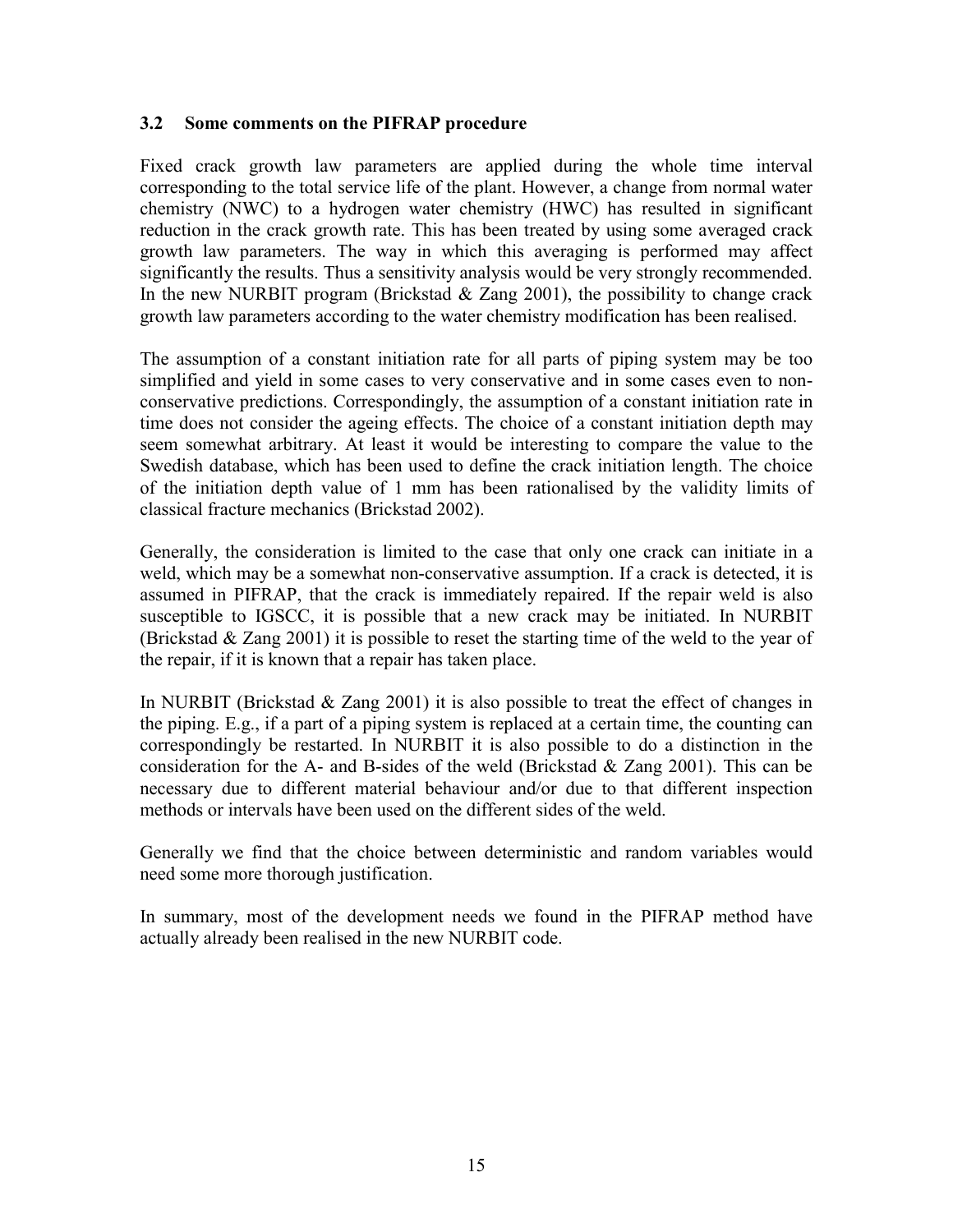# <span id="page-17-0"></span>**4 Conclusions from the approaches**

#### **4.1 Purpose of the approaches**

We limit here our conclusions mainly to the PIFRAP model and to the estimation of IGSCC failures in BLAP. Other phenomena than IGSCC are left for only minor attention.

The approaches described above have different purposes, which affect the comparison. Since the approaches aim at different things, the models and methods are selected in different way. The methods emphasise different aspect of the phenomena under analysis, which leads to differences in results. The comparison of approaches with different purposes is not a straightforward task, and in some cases it may be even impossible.

Table 4 summarises the different objectives of the approaches. One could say that BLAP is more PSA oriented, and PIFRAP RIISI-oriented. The principal aim of the BLAP approach has been to obtain better LOCA-frequency estimates, based on extensive use of operating experience of nuclear power plants. To reach this objective, the statistical analysis is a natural approach. PIFRAP directs towards explicit modelling of crack growth, failure mechanism and in-service inspections.

Common to both approaches is that they give estimates for location or weld specific pipe rupture probabilities. Thus, both approaches should support the applications of riskinformed in service inspection.

*Table 4. Purposes of the approaches.* 

|           | <b>BLAB</b>                               |           | <b>PIFRAP</b>                            |
|-----------|-------------------------------------------|-----------|------------------------------------------|
| $\bullet$ | Estimation of location specific LOCA-     |           | application probabilistic fracture       |
|           | frequencies for PSA                       |           | mechanics to estimate mechanism-         |
|           | Support for risk-informed in-service      |           | specific pipe rupture probabilities for  |
|           | inspection evaluation                     |           | individual welds                         |
| $\bullet$ | Extensive utilisation of generic nuclear  | $\bullet$ | explicit modelling of the effect of      |
|           | power operating experience                |           | inspection and failure detection on pipe |
| $\bullet$ | Combination of plant-specific and         |           | rupture probability                      |
|           | generic pipe failure data                 |           | evaluation of inspection policies or     |
|           | Direct application of statistical methods |           | risk-informed in service inspection      |
|           | and analyses                              |           | policies                                 |

#### **4.2 Use and interpretation of data**

For the application of both approaches, some component specific information from the plant is required. In the statistical approach, it is clear that the information requirements for characterising the individual welds cannot be too detailed. The requirements reflect the degree of details of the information available in the large database. In the case of PFM approach very detailed information is needed as input for the code because the models are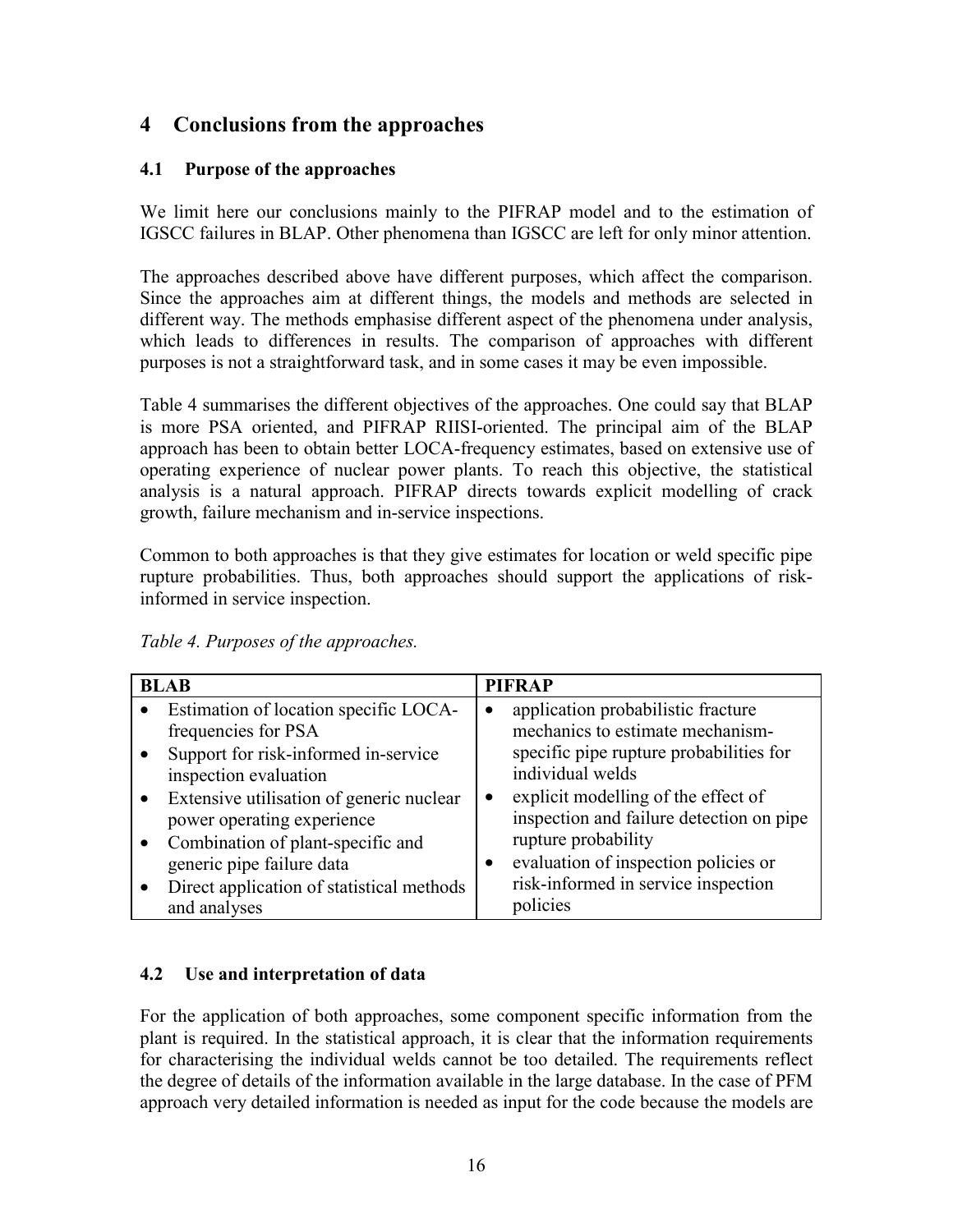based on the physical or empirical dependencies between e.g. environmental and material properties, and the degradation process. The realistic operating conditions and inspection programme can be taken into account in the modelling.

The plant specific information used in the two approaches is summarised in Table 5.

*Table 5. Plant specific information used in the models.* 

| <b>BLAP</b>                        | <b>PIFRAP</b>          |
|------------------------------------|------------------------|
| Component dimensions               | Component dimensions   |
| Material properties (mainly carbon | Weld residual stresses |
| content)                           | Material properties    |
| Component location and population  | Loads and stresses     |
|                                    | Water chemistry (HWC)  |
|                                    | Inspection frequency   |

The main purpose of the statistical approach is to use to as large extent as possible the operating experience from all relevant nuclear power plants. The relevant information from the database is selected on the basis of plant and system type, pipe dimensions and expected degradation mechanisms. The events in the database are classified as cracks, leaks and ruptures.

In the PFM model, the Swedish experience on IGSCC has been considered in two cases. The crack aspect ratio distribution has been estimated from a data that includes the geometry of analysed IGSCC cracks in Swedish BWRs. The number of observed cracks has been used to estimate parameter for the initiation frequency.

It is worth noticing that the data on IGSCC events in Swedish BWRs is common for both applications.

The use of operating experience from other nuclear power plants in the two approaches is summarised in Table 6.

*Table 6. Operating experience from other plants used in the models.* 

| <b>BLAP</b>               | <b>PIFRAP</b>              |
|---------------------------|----------------------------|
| World wide IGSCC data:    | Swedish IGSCC crack data:  |
| • Number of cracks        | Depth and length of cracks |
| Number of leakages        | Total number of cracks     |
| Number of ruptures $(=0)$ |                            |

In the statistical approach where failure frequencies are estimated directly from the operating experience, no other data sources than the above described plant specific information and world-wide crack, leak and failure data has been considered.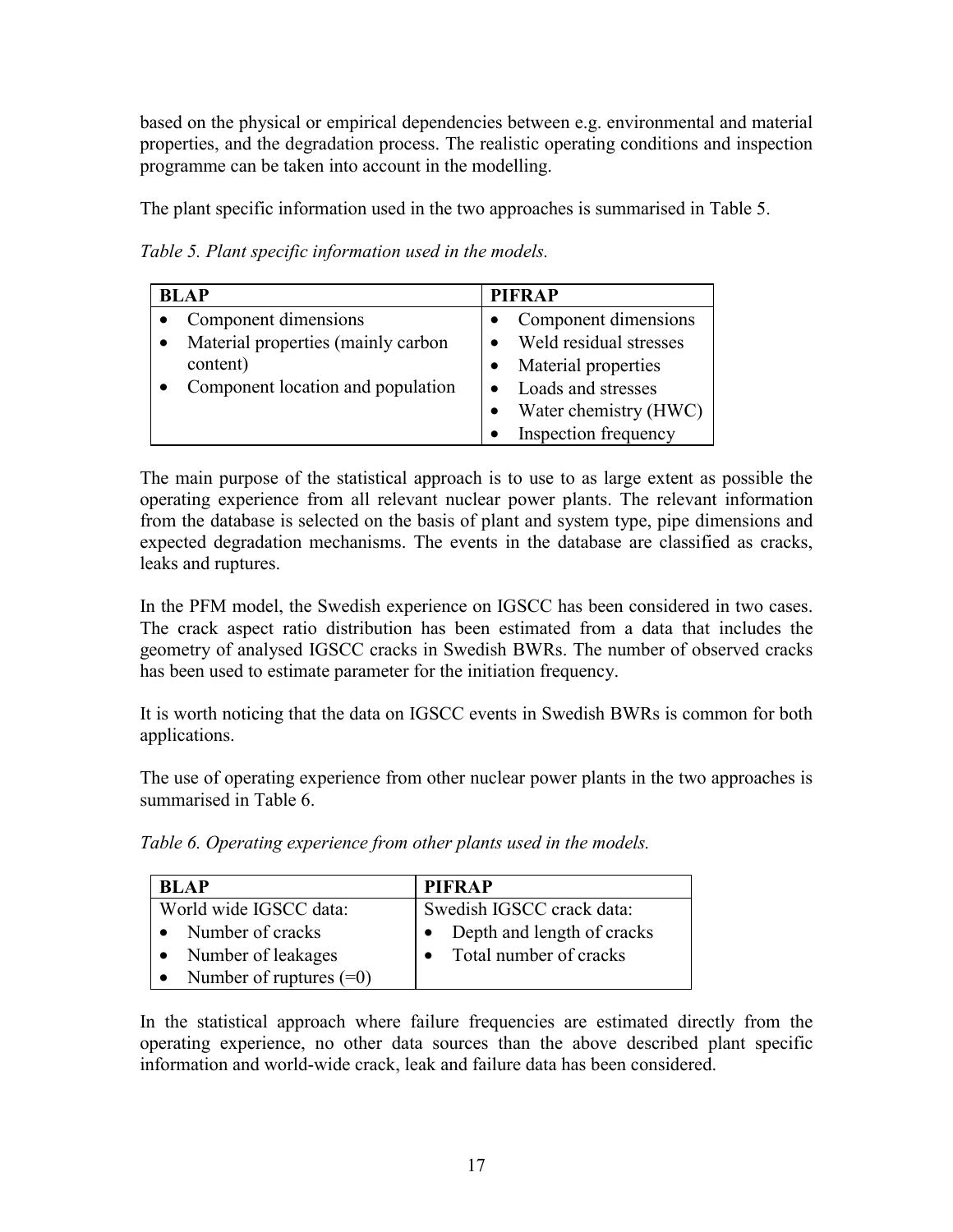<span id="page-19-0"></span>Some parameter values in the PFM model are taken from literature. Such parameters are e.g. the crack growth rate and the non-detection probability in the inspection model. The values of the parameters have been estimated from large data, the relevance and applicability of which cannot be judged within this study. For more details on the origin of model parameters, see the references e.g. in (Brickstad 1999).

#### **4.3 Models and results**

Due to conceptual difference between the approaches, the comparison of the models and results is not quite simple. The statistical model works more or less like a "black box" model where many of the actual phenomena are not taken into account. On the other hand the PFM model includes explicit modelling of crack initiation and growth, inspections and other phenomena. The results obtained by the both approaches do not have exactly the same meaning.

The definition of pipe failures is an important part of the models discussed here. BLAP utilises the SKI-PIPE database, where failures are classified as *crack*, *pinhole leak*, *leak* or *rupture*. An event classified as *crack* implies that the crack tip did not penetrate the pipe wall. *Pinhole leaks* are defined as cracks of limited width and length penetrating the pipe wall leading to visible water seepage or drop leakage. Event involving at-power leaks discovered trough normal global or visual leak detection systems are classified as *leaks*. The term *rupture* refers to a sudden, major piping failure having significant effect on plant operations. The above definitions determine the quantitative results in two ways. First, they are used in the interpretation of data. Secondly, they form the basis to the BLAP-rupture frequency models. For the case, in which there is an active failure mechanism (e.g. IGSCC, TGSCC) the model is

$$
f_R = f_L \times P(R \mid L) \tag{4}
$$

in which  $f_R$  is the rupture frequency,  $f_L$  is the leakage frequency, and  $P(R|L)$  is the conditional probability of rupture given that a leakage has occurred. In the model for piping susceptible to water hammer, the structure is similar. When there is no active degradation mechanism, the rupture frequency is developed directly from rupture data.

PFM method defines the failure concepts in the following way. It makes difference between *small leak* and *rupture*. *Small leak* is defined as a leak, that is well below the limit at which the loss of coolant can not be compensated by the normal feed-water systems. The small leak probability represents the probability that the crack penetrates the pipe wall, and that the leak rate is very small and often too small to be detected. This could be interpreted as the counterpart of leakage frequency in the BLAP-approach. *Rupture* is defined as an event, in which the pipe section breaks into two pieces, or at least creates a large bending angle with only a limited ligament to hold the pipe ends together. This corresponds to the rupture frequency in the BLAP-approach.

The BLAP-approach yields a time independent location specific pipe rupture frequency. The model is that the pipe ruptures occur according to a Poisson process with constant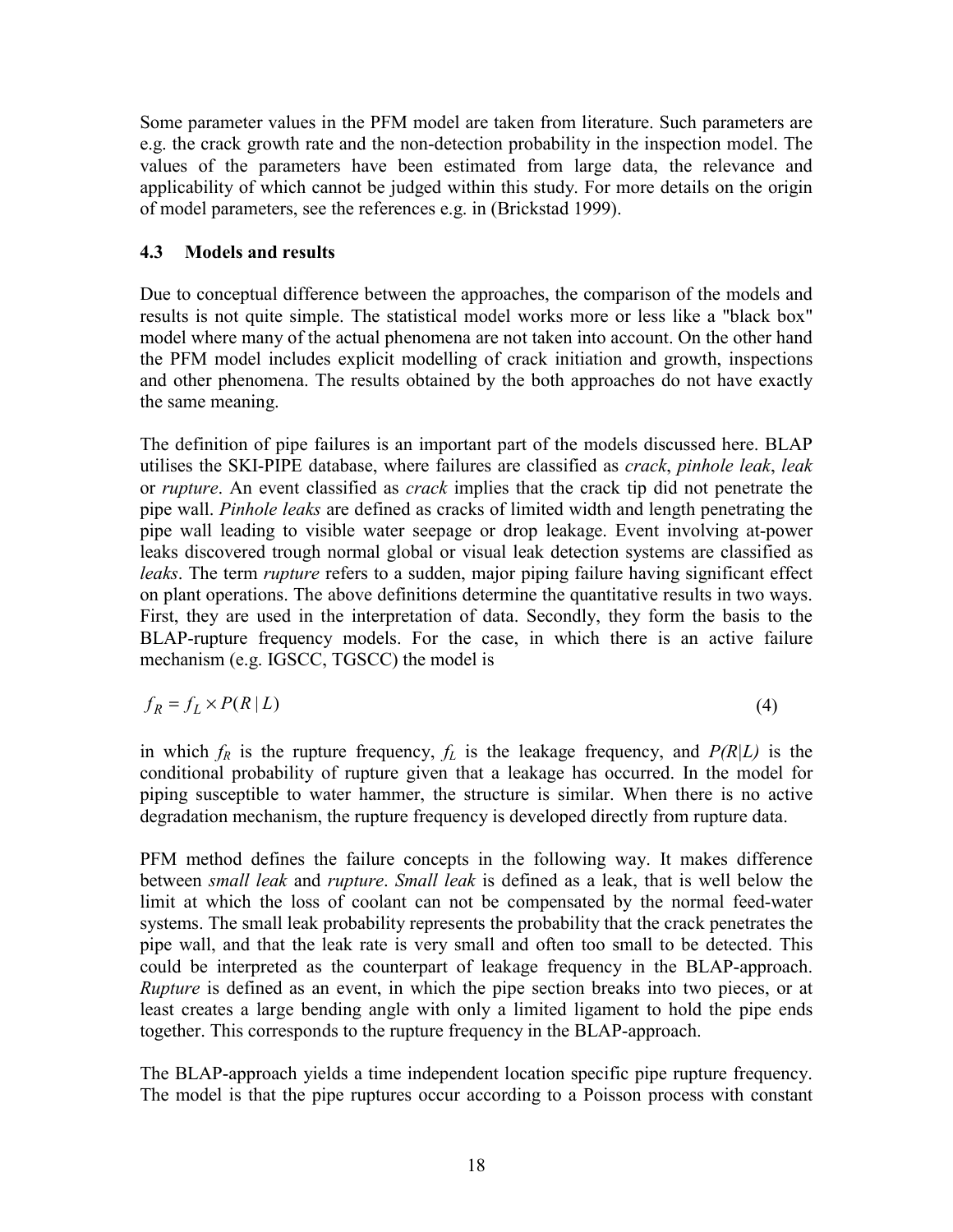intensity. The intensity depends on factors discussed above. The probabilistic fracture mechanics model gives a time dependent probability of pipe rupture, i.e. the probability that a rupture occurs before certain time point, given the inspection policy. In this report the probability is converted to a frequency by determining the average probability of rupture during the considered time interval, and dividing it by the length of the interval.

In the PFM model, the stochastic dynamics of the crack growth and detection are described by assuming that the time to crack initiation is a random variable, and by taking into account the reliability of the inspection method and leak detection. As opposite to this, the applied BLAP model is static and it doesn't explicitly take into account the impact of inspections. Lydell (1999) discusses the possibility to apply time dependent leak/rupture frequency, but the model has not been applied in the BLAP study.

In the case study, the pipe rupture frequencies were determined for selected welds at Barsebäck 1 nuclear power plant by using the above mentioned two methods. Sensitivity and uncertainty analyses were not required. In practice, it is important to see how sensitive the results are to modelling assumptions and input parameters.

The PFM approach is a parametric model, and sensitivity analyses can be made with respect to changes in input parameter values. It is possible to identify the impact of assumptions, input data and "sub-phenomena" on the results. Further, it is rather easy to change the structure of the model and some basic assumptions. This kind of sensitivity analyses have been made in other connections, see e.g. (Brickstad 1999). One can state that the parametric PFM model supports well sensitivity analyses. However, there is no written guidance for sensitivity analyses. The uncertainty of parameters is not taken into account in the model in the form of probability distributions. This would probably require a Monte-Carlo simulation model.

In the case of BLAP-approach, the results are sensitive e.g. to the principles used in pooling of the data. In principle, it is possible to analyse how sensitive the results are to the assumption behind data pooling, but it may be rather difficult to make it systematically. Thus, the nature of the approach doesn't support sensitivity analyses, and there is no written guidance on how to make these analyses. However, it must be recognised that BLAP study was intended as demonstration of a principle, and the approach has subsequently been formalised into a step-by-step analysis procedure, supporting better sensitivity analyses.

The possibility to analyse statistical uncertainty due to limited amount of data is in principle an inherent property of Bayesian methods applied in the BLAP-approach. However, the expert judgements used in interpretation and pooling of data have probably greater impact on the overall uncertainty of the results. It would be possible to take the expert judgements into account by applying Bayesian models, but the use and interpretation of such a model is difficult.

The PIFRAP method has been validated informally by comparing the leak rates with observed leak frequencies, and comparing the simulation results with those of the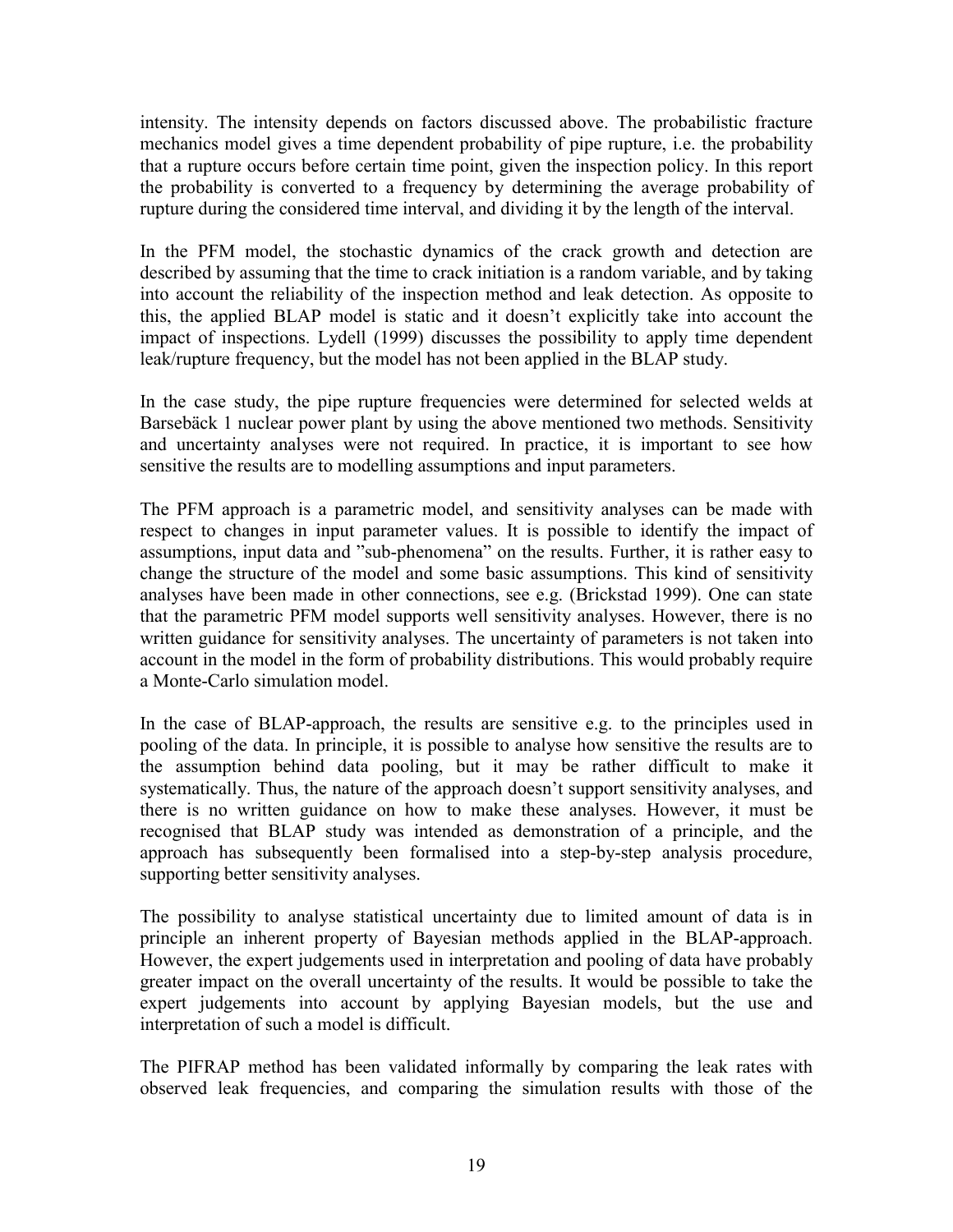<span id="page-21-0"></span>WinPRAISE-code ( Harris & Dedhia 1998). In addition to this, a lot of sensitivity analyses have been made (Brickstad 1999). In principle, the validation of the model can be done piece-wise by reviewing separately the sub-models.

The validation of BLAP approach is more problematic. The model leans largely on selection of data from a database, interpretation and pooling of the data. The dependence on the subjective judgements of the analyst is not easily traceable. In order to be validated, the procedures of BLAP-approach should be documented in a more detailed way. A detailed uncertainty analysis is important and it is recommended to have it as an integrated part of future applications

The traceability of results is related to the validity of the method. It is not easy to trace the calculations of the BLAP-approach, but this is partly due to the fact that all documentation is not included in the available material. More generally it can be said that traceability may often be problematic case with statistical methods based on large amount of data. In the case of PIFRAP, it is easier to trace or understand the results.

In a recent paper, Wilkowski et al. (2002) conclude that as both statistical (BLAP type) and PFM type approaches have different strengths and weaknesses, they should be considered as complementary and so it would be very advisable to use them together in combined analyses. They consider three different failure databases. Wash 1400, NUREG/CR-5750, Appendix J (published 1999) and the SKI databases. According to their point of view, the main concern in this approach is the (deficient) service history coverage for estimation of rare events like LOCAs. As regards to the PFM methods, Wilkowski et al. comment on the highly variable estimates and recommend strongly their benchmarking against actual service experience.

# **5 Comparison of the calculated pipe break frequencies**

## **5.1 Welds selected for the comparative study**

Altogether 28 welds were selected by BKAB for the comparison. 19 of them are located in the recirculation piping system (313) and 9 in residual heat removal system (321). These welds were selected so that there was significant variation in the loads and material properties. The dimensions of the piping vary between DN 100 and DN 600. Some information on these piping is given in Tables 7-10.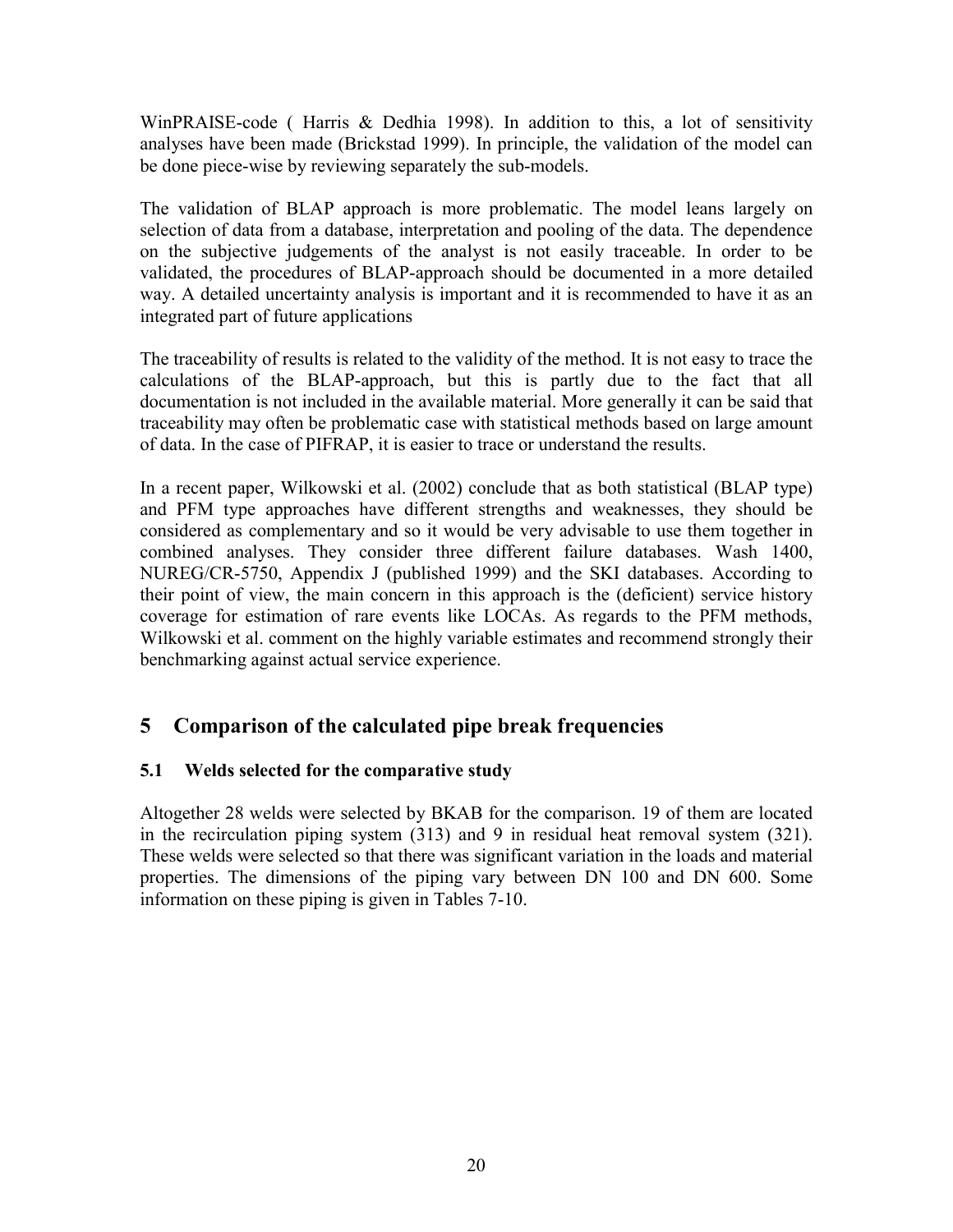| <b>Weld Location</b> | Component      | Op Temp | <b>Material</b>   | Material      | Carbon content |
|----------------------|----------------|---------|-------------------|---------------|----------------|
|                      |                |         | A-side            | <b>B-side</b> | (side)         |
| Pipe-to-Tee          | <b>B1</b>      | >150    | 19Mn6             | X5CrNi18.9    | $>0,04$ (A)    |
| Bend-to-Pipe         | <b>B2</b>      | >150    | X5CrNi18.9        | X5CrNi18.9    | $>0,04$ (A)    |
| Pipe-to-Valve        | B <sub>3</sub> | >150    | <b>X5CrNi18.9</b> |               | $>0,04$ (A)    |
| Pipe-to-Valve        | B4             | >150    | <b>X5CrNi18.9</b> | X5CrNi18.9    | $>0.04$ (A)    |
| Bend-to-Pipe         | B <sub>5</sub> | >150    | <b>X5CrNi18.9</b> | X5CrNi18.9    | $>0,04$ (A)    |
| Pipe-to-Tee          | B6             |         | <b>X5CrNi18.9</b> | 19Mn6         | $>0,04$ (A)    |
| Pipe-to-Pipe         | <b>B13</b>     | >150    | X5CrNi18.9        | A312TP316L    | $>0,04$ (A)    |
| Bend-to-Pipe         | <b>B14</b>     | >150    | 316L-NG           | 316L          | $< 0.03$ (A)   |
| Bend-to-Pipe         | <b>B15</b>     | >150    | 316L-NG           | A312TP316L    | $< 0.03$ (A)   |
| Pipe-to-Pipe         | <b>B16</b>     | >150    | 316L-NG           | X5CrNi18.9    | $< 0.03$ (A)   |
| Bend-to-Pipe         | W1             | >150    | X5CrNi18.9        | X5CrNi18.9    | $>0,04$ (A)    |
| Bend-to-Pipe         | W5             | >150    | <b>X5CrNi18.9</b> | X5CrNi18.9    | $>0,04$ (A)    |
| Bend-to-Pipe         | W6             | >150    | X5CrNi18.9        | X5CrNi18.9    | $>0,04$ (A)    |
| Bend-to-Pipe         | W7             | >150    | X5CrNi18.9        | X5CrNi18.9    | $>0,04$ (A)    |

*Table 7. Information related to the analysed DN 100 piping welds in system 313.* 

*Table 8. Information related to the analysed DN 600 piping welds in system 313.* 

| <b>Weld Location</b> | Component      | Op Temp | Material<br>A-side | Material<br><b>B-side</b> | Carbon content<br>(side)           |
|----------------------|----------------|---------|--------------------|---------------------------|------------------------------------|
| Safe-end-to-Pipe B1  |                | >150    | A508               | 19Mn6                     | $>0.04$ (A)                        |
| Pipe-to-Venturi      | <b>B2</b>      | >150    | 19Mn6              | Inconel weld              | $0.03 - 0.04$<br>(B)               |
| Pipe-to-Pump         | B4             | >150    | 19Mn6              | 19Mn6                     | CS/SS-clad (A)                     |
| Bend-to-Pipe         | W <sub>3</sub> | >150    | 19Mn6              | 19Mn6                     | CS/SS-clad (A)                     |
| Venturi-to-Valve     | W <sub>5</sub> | >150    | 1.4301             | GX6CrNiMo19<br>.10        | $ 0,03-0,04 (A) $<br>< 0.03<br>(B) |

*Table 9. Information related to the analysed DN 150 piping welds in system 321.* 

| <b>Weld Location</b> | Component      | Op Temp | Material<br>A-side | Material<br>B-side | Carbon content<br>(side)             |
|----------------------|----------------|---------|--------------------|--------------------|--------------------------------------|
| Pipe-to-Valve        | <b>B2</b>      | >150    | 1.4301             | 1.4550             | $>0.04$ (A&B)                        |
| Pipe-to-Valve        | B <sub>3</sub> | >150    | 1.4550             | 1.4301             | $>0.04$ (A&B)                        |
| Bend-to-Pipe         | <b>B5</b>      | >150    | 1.4301             | 1.4301             | $0,03-0,04$ (A)<br>$>0.04$ (B)       |
| Bend-to-Pipe         | W <sub>1</sub> | >150    | 1.4301             | 1.4301             | $0,03-0,04$ (A)<br>>0.04<br>(B)      |
| Bend-to-Pipe         | W <sub>2</sub> | >150    | 1.4301             | 1.4301             | >0.04<br>(A)<br>$0.03 - 0.04$<br>(B) |
| Bend-to-Pipe         | W <sub>6</sub> | >150    | 1.4301             | 1.4301             | $>0.04$ (A)<br>$0.03 - 0.04$<br>(B)  |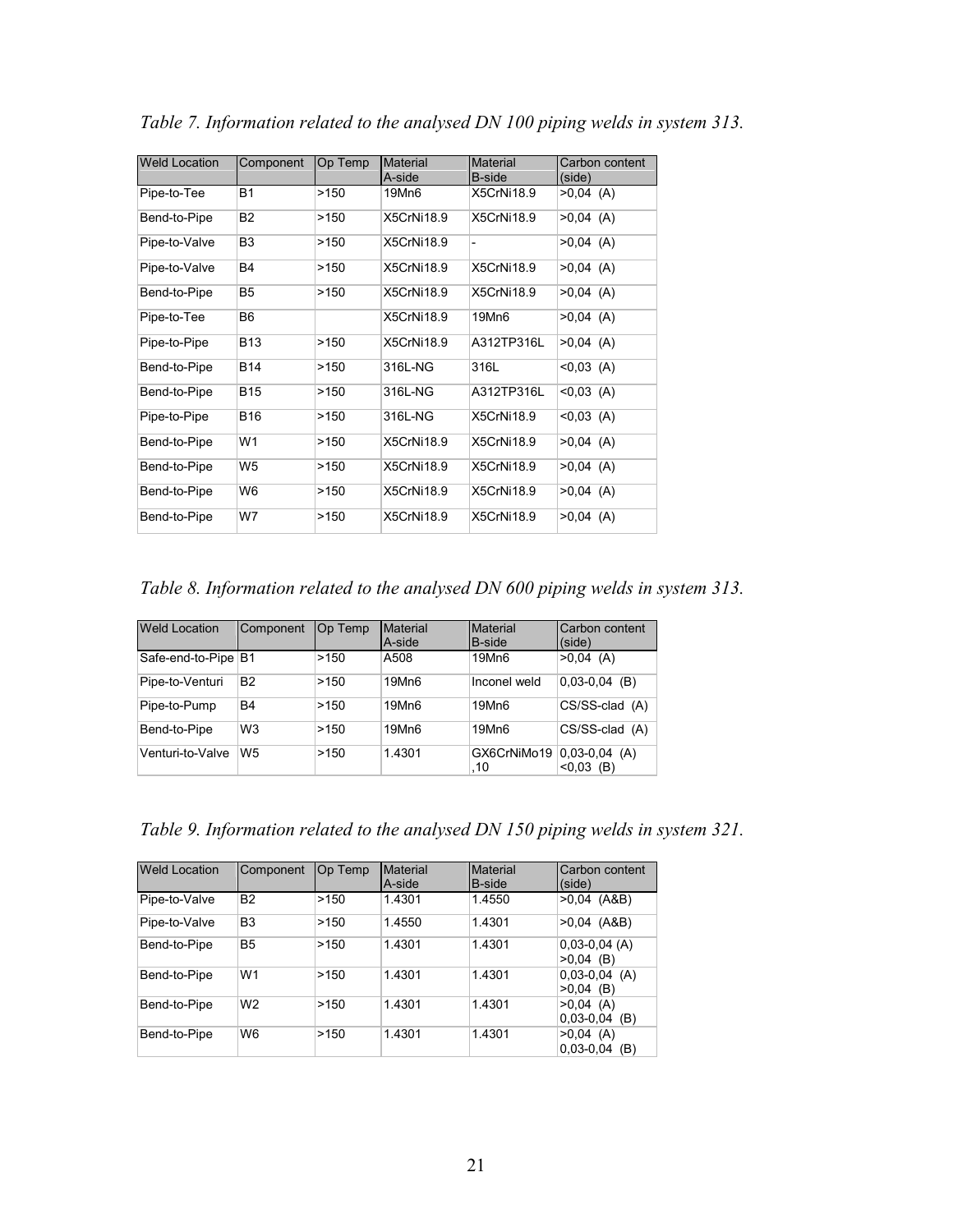<span id="page-23-0"></span>

|  |  |  | Table 10. Information related to the analysed DN 250 piping welds in system 321. |
|--|--|--|----------------------------------------------------------------------------------|
|  |  |  |                                                                                  |

| <b>Weld Location</b> | Component | Op Temp | <b>Material</b> | <b>Material</b> | Carbon content                  |
|----------------------|-----------|---------|-----------------|-----------------|---------------------------------|
|                      |           |         | A-side          | <b>B-side</b>   | (side)                          |
| Bend-to-Pipe         | W9        | >150    | 1.4301          | 1.4301          | $ 0.03-0.04(A) $<br>$>0.04$ (B) |
| Bend-to-Pipe         | B7        | >150    | 1.4301          | 1.4301          | $>0,04$ (A)<br>$ 0.03-0.04$ (B) |
| Tee-to-Pipe          | B8        | >150    | 1.4301          | 19Mn6           | $>0.04$ (A)                     |

#### **5.2 Results of the analyses**

In this section we compare the numerical results obtained with the two approaches. In the application of the PFM models, three different cases were analysed:

- In-service inspection *(ISI)* are not taken into account at all
- Only ISI history is considered but not future inspections
- Both earlier and future inspections are accounted for.

In the following comparison, we consider only the third case, which is the most realistic one and would best correspond to the BLAP estimation. In the cases where no degradation mechanism was identified, the rupture frequency was evaluated with PROPSE. If these analyses result in frequencies below  $10^{-11}/\text{year}$ , a cut-off value  $10^{-1}$  $11$ /year was used as the estimate.

Figure 2 shows the rupture frequencies for the selected DN 100 piping in system 313. It can be noted that the PIFRAP results have more variation. This is obvious, because the model uses more weld specific data (stresses). Both approaches give lowest rupture frequencies for welds B14 and B15. This is due to the material properties (316L-NG) that are accounted for in both approaches. In PFM analyses it is judged that no SCC can occur, and PROPSE gives the cut-off value  $10^{-11}$  as result. In BLAP, the "nuclear grade" material is accounted by a factor 20 for welds B14, B15 and B16. The highest rupture frequencies calculated by PIFRAP, (welds B1, B2, B5, B6, W1 and W7) are explained by the presence of vibrations. The vibrations are not accounted for in the BLAP results. In the cases where SCC is the only degradation mechanism, the BLAP results are higher than those calculated by PIFRAP.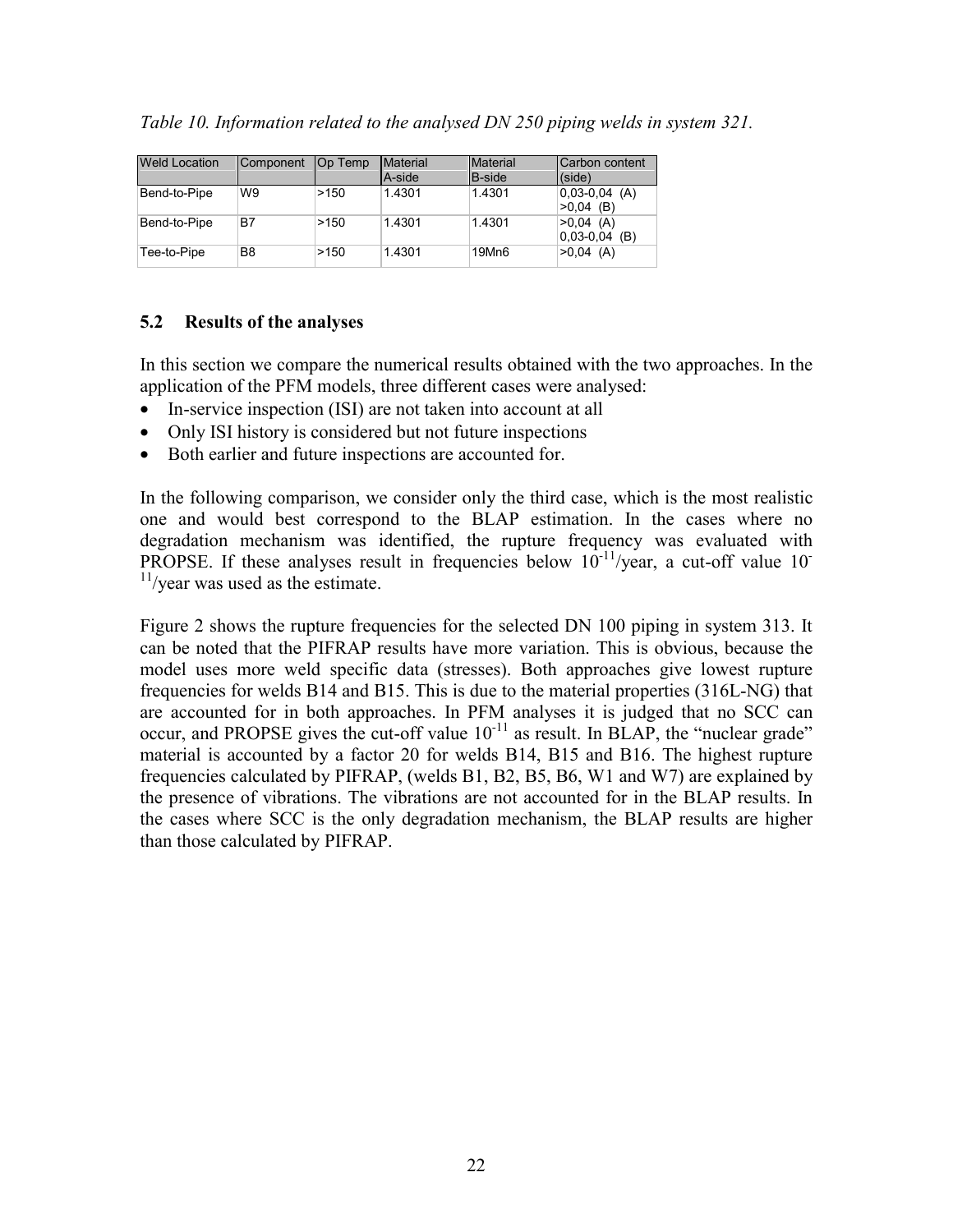

*Figure 2. Calculated rupture frequencies for analysed DN 100 piping in system 313.* 

Results for the selected DN 600 piping in system 313 are presented in Figure 3. In the PIFRAP analysis, the low failure probabilities are explained in three cases by no known damage mechanism. In two welds, IGSCC is considered as a possible degradation mechanism, but the analysis results in negligible rupture frequency due to the low pipe system stresses and favourable residual stresses, which are typical for thick-walled pipes. In BLAP analyses, W5 is determined as a location with low carbon content, which reduces the rupture frequency. The accounting for location dependency causes the variation in the results. Bend-to-pipe welds (W3) are assumed to be the most prone locations for degradation.



*Figure 3. Calculated rupture frequencies for analysed DN 600 piping in system 313.* 

Figure 4 shows the results for system 321, DN 150 piping welds. In PIFRAP results, the highest values (B3, W1, W2 and W6) are due to large thermal expansion stresses or large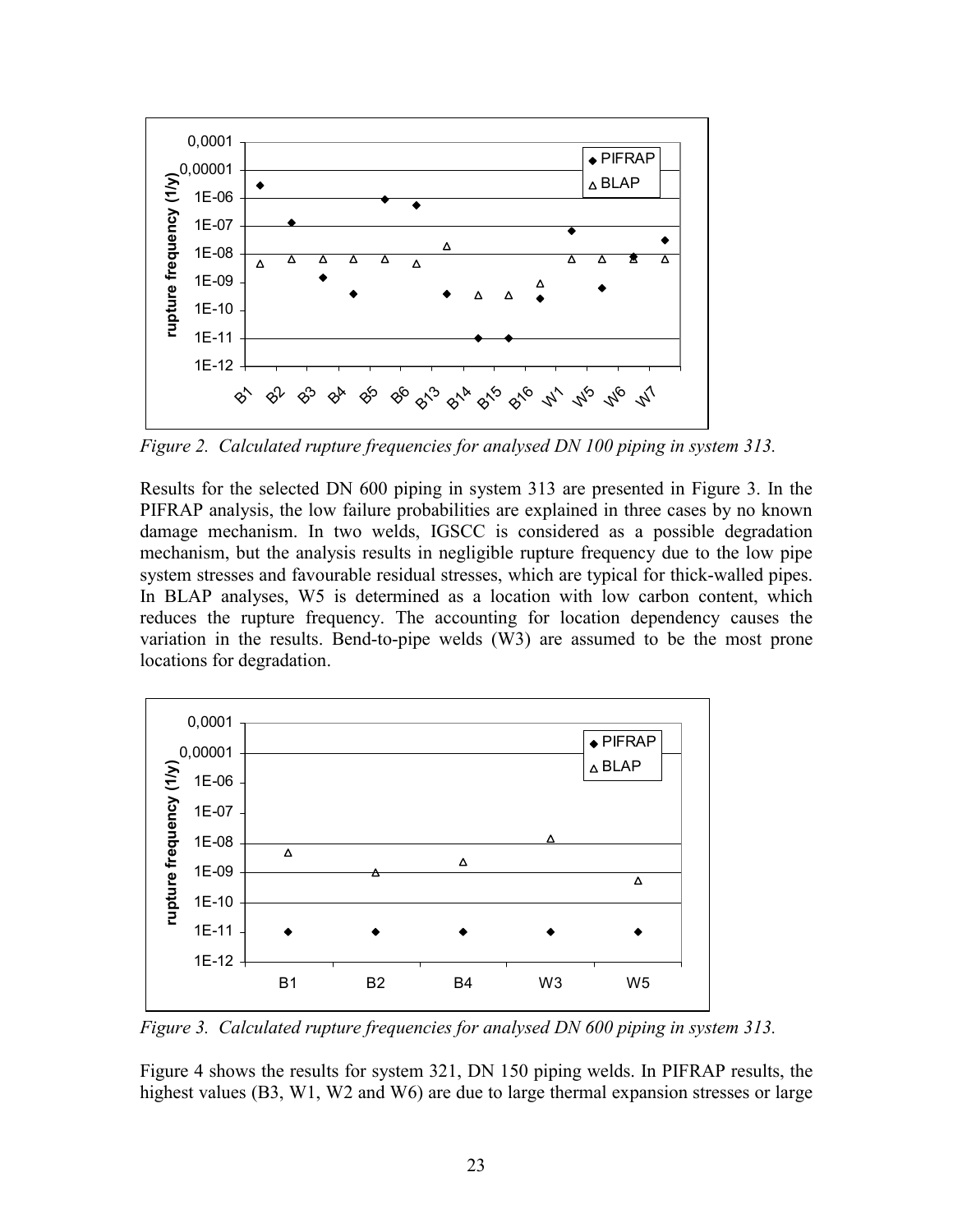SRV bending stresses. In the results of BLAP, the lower rupture frequency estimates of welds B5 and W1 are due to the material properties. It seems that the material influence is determined from the carbon content of the A-side of the weld.



*Figure 4. Calculated rupture frequencies for analysed DN 150 piping in system 321.* 

The results for the three welds in DN 250 piping in system 321 are presented in figure 5. In PIFRAP results, the high rupture frequency estimate of B8 is due to large thermal expansion stresses and the rather large vibration bending stress amplitude. In BLAP results, the difference of one order of magnitude between the results of B7 and W9 originates from the accounting for the material carbon content of the A-side: W9 is classified in the analysis as "low carbon" material. Compared to B7, B8 has a lower rupture frequency estimate due to its location. In the PIFRAP analysis, it is noted that vibrations are present in all three locations. BLAP analysis does not take the vibrations into account.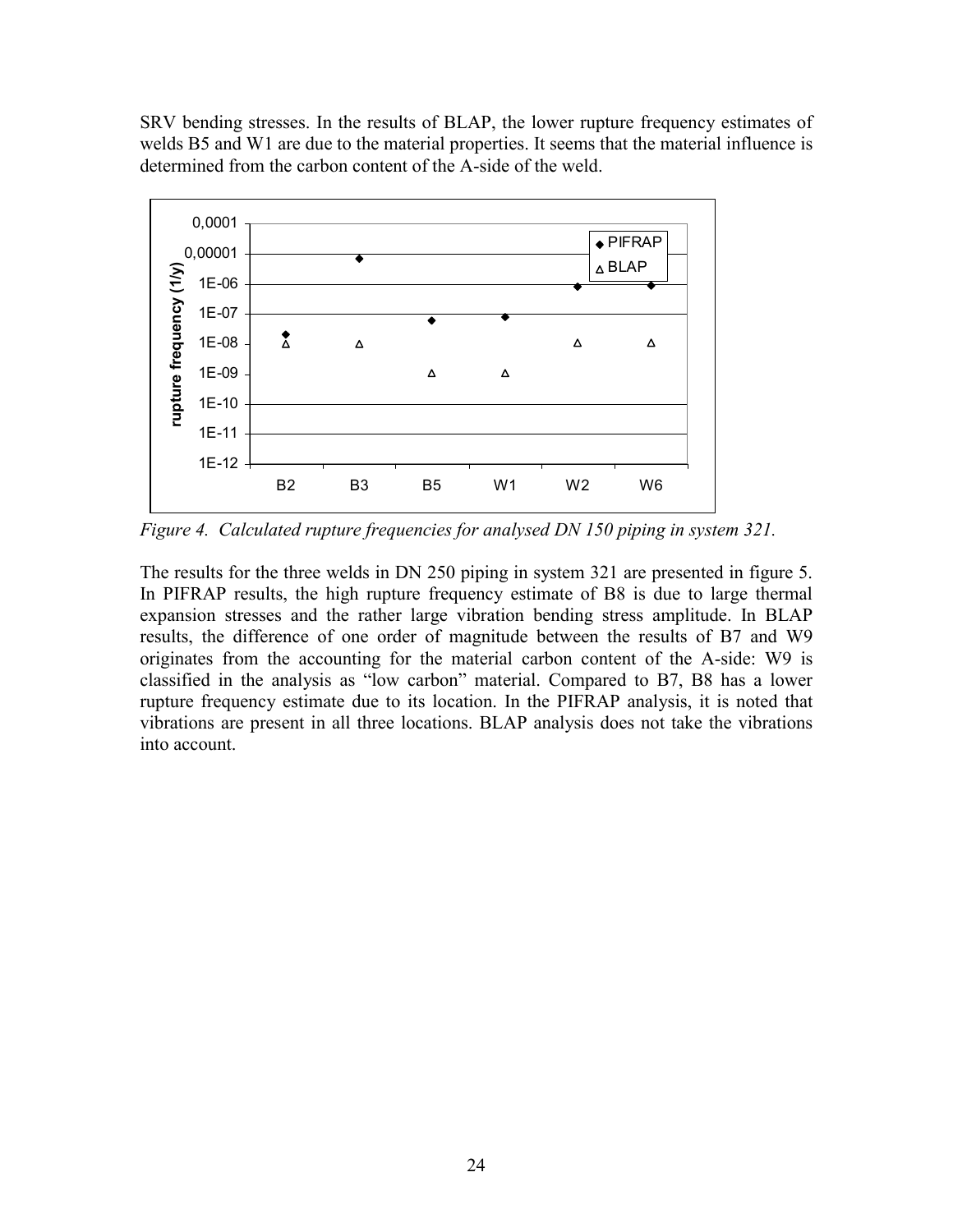<span id="page-26-0"></span>

*Figure 5. Calculated rupture frequencies for analysed DN 250 piping in system 321.* 

#### **5.3 Concluding remarks from the comparison of estimated rupture frequencies**

The comparison of the numerical results highlights the importance of the weld specific information and expert judgement. In some cases the material properties have been interpreted differently, which explains some large differences.

In several cases, the vibrations have been identified as a potential degradation mechanism together with IGSCC in the fracture mechanics analyses, but not in the BLAP analysis. According to the PIFRAP analyses, the high cycle vibration amplitude is sufficiently small that the stress intensity factor does not exceed the vibration threshold in the case of a surface crack. But relatively soon after the crack has penetrated the wall, the vibration threshold will be exceeded and a conservative assumption of an immediate rupture is made in the fracture mechanistic model.

The identification and evaluation of degradation mechanisms present in the piping segments have been documented in the BLAP background material available for this comparison. The considered mechanisms were vibration fatigue, thermal fatigue, water hammer and stress corrosion cracking. According to this documentation, the vibration fatigue is not applicable in 321 welds of diameter 100-250 mm. In the case of DN 100 piping welds of the system 313, vibration fatigue is considered as "feasible degradation mechanism given some specific coincidental factor(s)". Although the database distinguishes between apparent cause and underlying cause, the analyses did not go beyond the apparent cause to try to differentiate between contributing factors. As the BLAP project covered all the relevant systems form the PSA point of view, the analysis could not be as detailed as in the case of the PIFRAP calculations, where only the selected 28 welds were considered.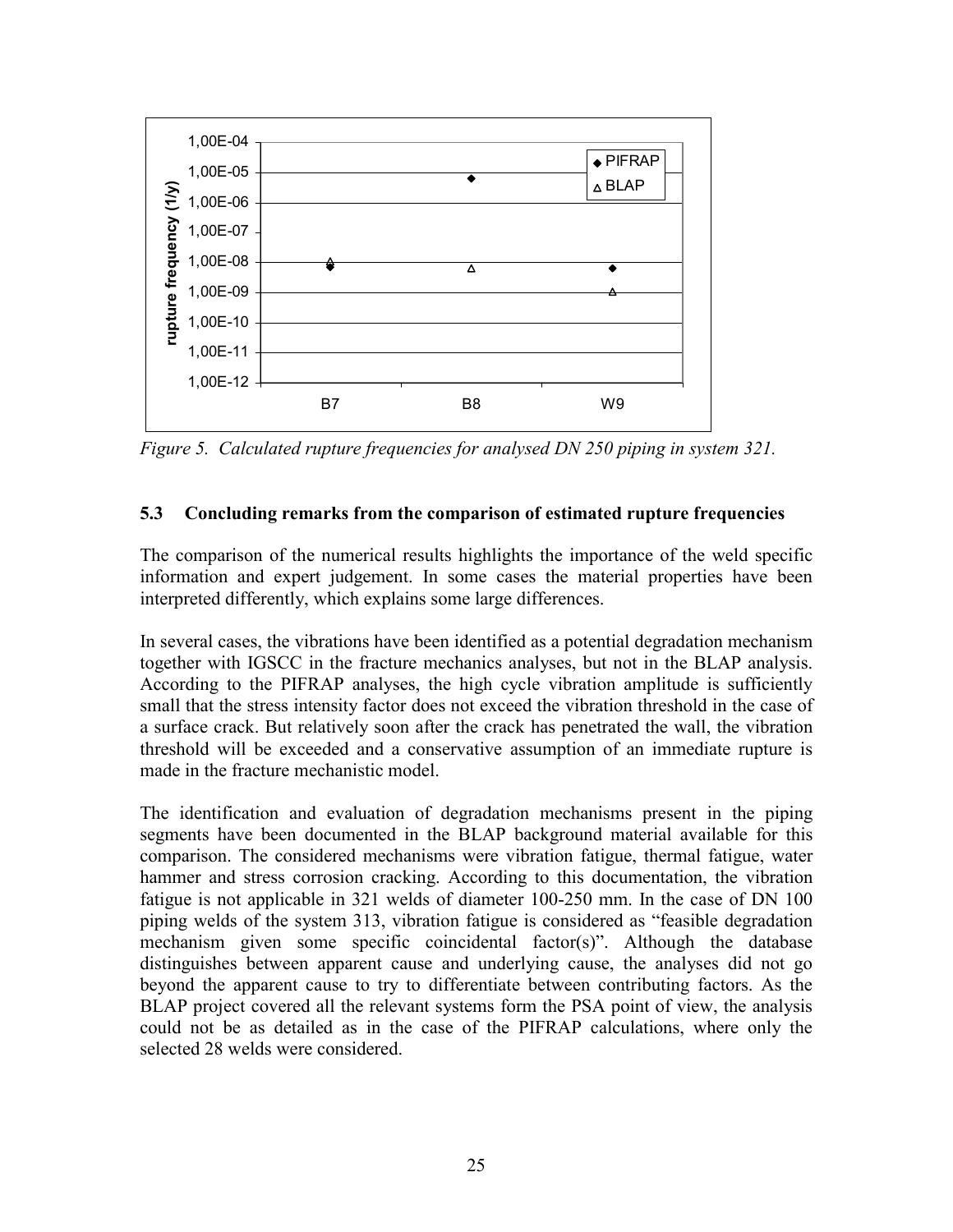<span id="page-27-0"></span>The BLAP approach tries to account for such influencing factors as the weld location and piping material. These are the main means to obtain variation in component failure frequencies within piping of same dimension group in a system. It is understandable that the obtained rupture frequencies show less variation than those estimated using the PFM model with weld-specific information on loadings: the higher local stresses at geometrical discontinuities like bends and Tees lead to higher crack growth rate and higher failure probability. The manufacturing history may also have an effect on the local stresses e.g. depending on whether a stress relief procedure has been applied after welding or not.

If we sum up the results of all the analysed welds, the PFM results are two orders of magnitude higher than the BLAP results. This is due to the relatively high rupture frequencies of some welds calculated with the PIFRAP code. One reason for this may be the conservatism in rupture frequency calculation for welds susceptible for both IGSCC and high cycle vibrations. E.g. importance of vibrations in DN250 piping is not supported by the service data.

# **6 Conclusions**

The results of the rupture frequencies obtained by the two alternate approaches are quite different, but one approach does not give systematically higher values than the other one. The rupture frequencies calculated by the PFM codes have larger variation, which is understandable since the models use weld specific information on stresses that may vary quite significantly.

Some of the differences may be explained by different expert judgements made while applying the models. As an example, both approaches take into consideration the material properties of the weld, but may have different interpretation depending on whether this information is from the A- or B-side of the welds.

Some differences are related to the different possibilities to account e.g. for weld-specific information. In some cases, the results are not directly comparable, because the considered degradation mechanisms are not the same. For instance the effect of vibrations is accounted for in the PFM modelling while the statistical approach considered only the IGSCC.

It is worth noticing that there are some common features in the two approaches, such as the use operating experience, i.e. information on observed cracks and leaks. While the PFM model uses Swedish data for estimating crack initiation and aspect ratio, statistical approach uses a larger database for estimating leak and rupture frequencies.

Compared to the pipe failure estimates in WASH-1400, both methods generally give significantly lower frequencies with the exception of some welds with high local stresses, where the PIFRAP code gives very high failure frequencies. The information based on statistical evidence should be taken into consideration, e.g. in updating of LOCA frequencies. For this purpose, the principles of the statistical approach might be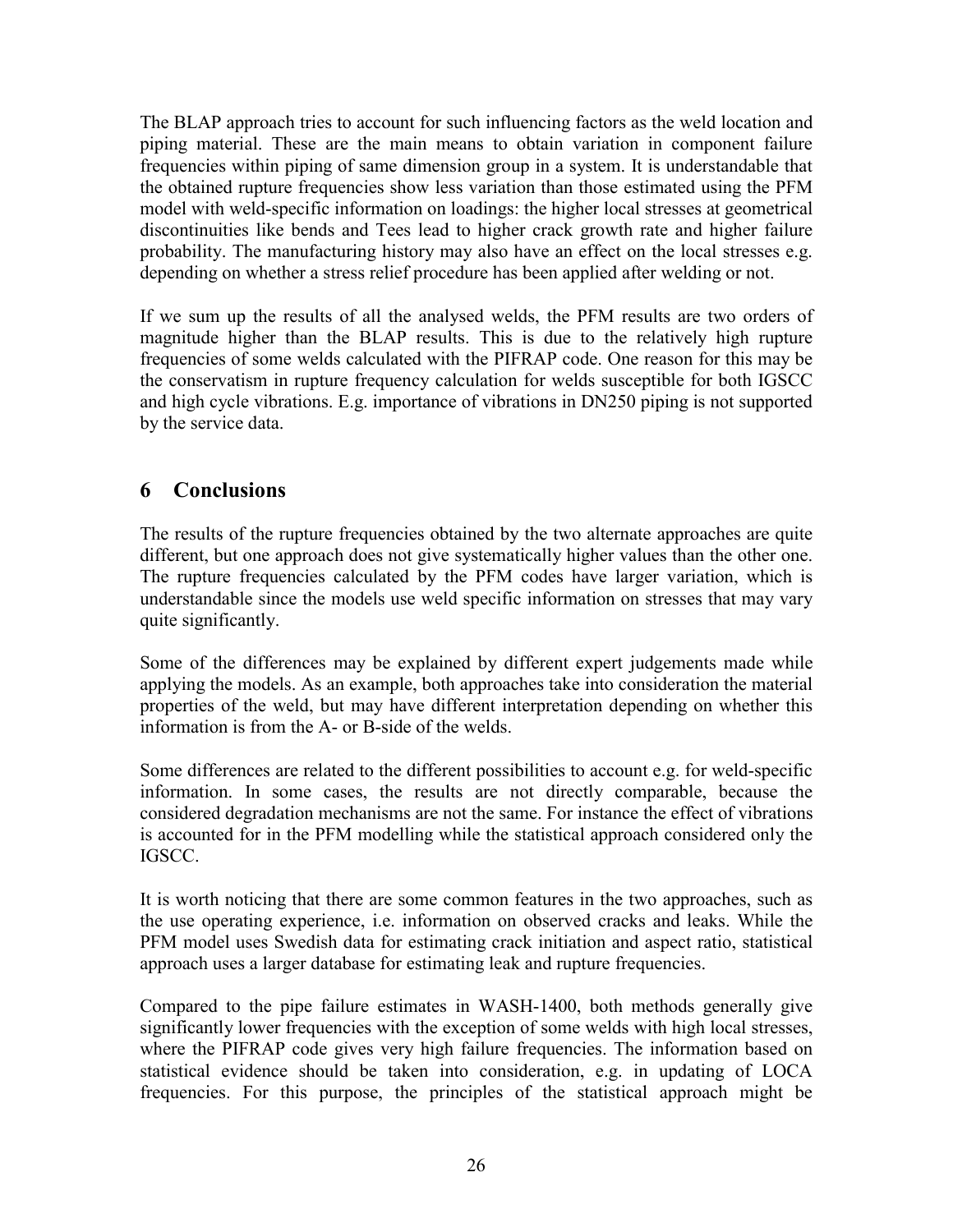sufficiently accurate, especially if it is completed with structured expert judgement. Although we have considered here only one degradation mechanism, corresponding database are being developed for other mechanisms too.

The probabilistic fracture mechanistic approach requires a lot of weld specific information from the stresses, and it may be argued that the approach may be too laborious for some applications. However, in RI-ISI applications where the procedure requires quite detailed analysis of the piping system, the quantification of leak and break probabilities may provide additional support for decision making with relatively small additional efforts.

Despite of large uncertainties related to the quantification of these probabilities, a probabilistic fracture mechanistic approach can be considered as an appropriate decision support in the selection of potential degradation locations. As the primary interest in RI-ISI is in the risk ranking of the welds, the absolute quantitative results are of less importance than the relative results, which are not sensitive for eventual conservative assumptions of the model. One advantage of the PFM model is also the explicit treatment of inspection reliability, which enables sensitivity studies with different inspection policies. It should be mentioned that the statistical analysis procedure has also been completed with a Markov model to allow for explicit modelling of inspection reliability (Lydell 2001, see e.g. Fleming & Mikschl 1998).

It is very important to identify and clearly document the major uncertainties and assumptions behind the models and their results. The same recommendation applies for the role of expert judgement both inside the models and in the use of the models. Although both approaches include large uncertainties and also may need further development, they are important steps towards better quantification of pipe break frequencies.

The further development of both PFM and statistical estimation approaches and especially the discussions between PSA and material experts should be strongly encouraged. As an example, we would recommend the material and structural engineer's expertise to be included in the estimation of ruptures, especially when there is no experience from them. This could be easily incorporated in the statistical model, as it uses a Bayesian approach in the estimation of the probability of a rupture given a leak.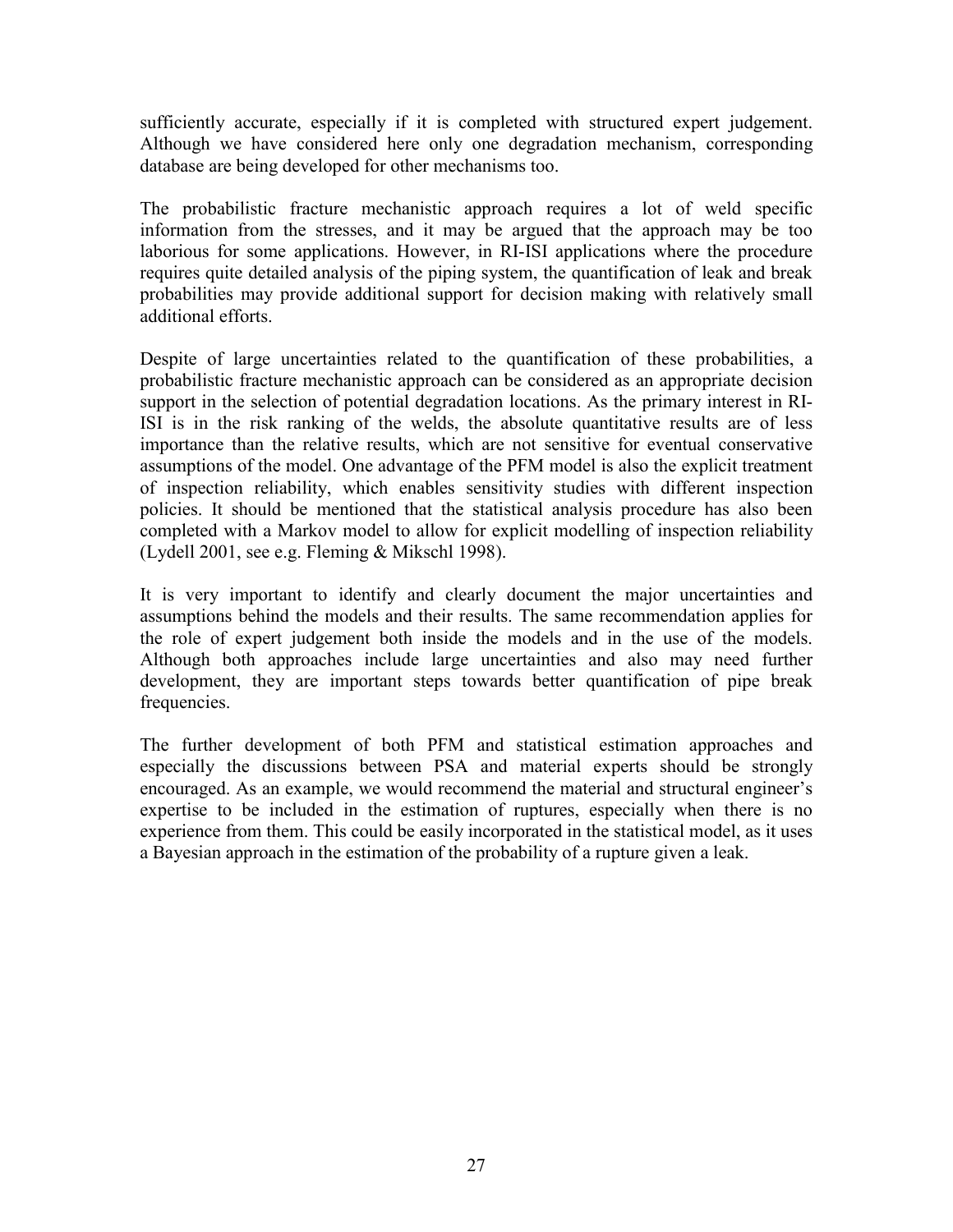### <span id="page-29-0"></span>**7 References**

Andersson, K. 1997. Strategies for reactor safety. Final report of the Nordic Nuclear Safety Research Project RAK-1. NKS(97)FR1.

Bergman, M. 1997. PIFRAP user's manual, version 1.0, SAQ FoU-Report 97/07.

Bergman, M., Brickstad, B. & Nilsson, F. 1997. A procedure for estimation of pipe break probalilities due to IGSCC. SAQ/FoU-Report 97/06.

Brickstad, B. 1999. The use of risk based methods for establishing ISI-priorities for piping components at Oskarshamn 1 nuclear power station. SAQ/FoU-Report 99/05, 83 p.

Brickstad, B. 2001. Evaluation of pipe failure probabilities for Barsebäck unit 1. Report No. 10259800-1,21 p.

Brickstad, B. 2002. Private communication.

Brickstad, B. & Josefson, B. L. 1998. A parametric study of residual stresses in multipass butt-welded stainless steel pipes. Int. J. of Pressure Vessels and Piping 75 (1998) 11- 25.

Brickstad, B. & Zang, W. 2001. NURBIT nuclear RBI analysis tool - a software for risk management of nuclear components. DNV Report 01334900-1.

Fleming, K. & Mikschl, T. 1998. Application of Markovian technique to modeling influences of inspection on pipe rupture frequencies. In: Mosleh, A. & Bari, R. (eds.), probabilistic safety assessment and management. Proceedings of the PSAM4 conference. Pp. 463-468.

Harris, D.O. & Dedhia, D. 1998. WinPRAISE 98 PRAISE Code in Windows. Technical Report TR-98-4-1 (Ver. 4.24). Engineering Mechanics Technology.

Lydell, B. 1999. Failure rates in Barsebäck-1 reactor coolant pressure boundary piping An application of a piping failure database. SKI Report 98:30

Lydell, B. 2001. Private communication, comments to the draft report.

Wilkowski, G., Tregoning, R., Scott, P. & Rudland, D. 2002. Status of efforts to evaluate LOCA frequency estimates using combined PRA and PFM appraoches. Stuttgart: 28th. MPA-Seminar, Paper 14. 19 p.

Barsebäck: PSA\_ver2\_database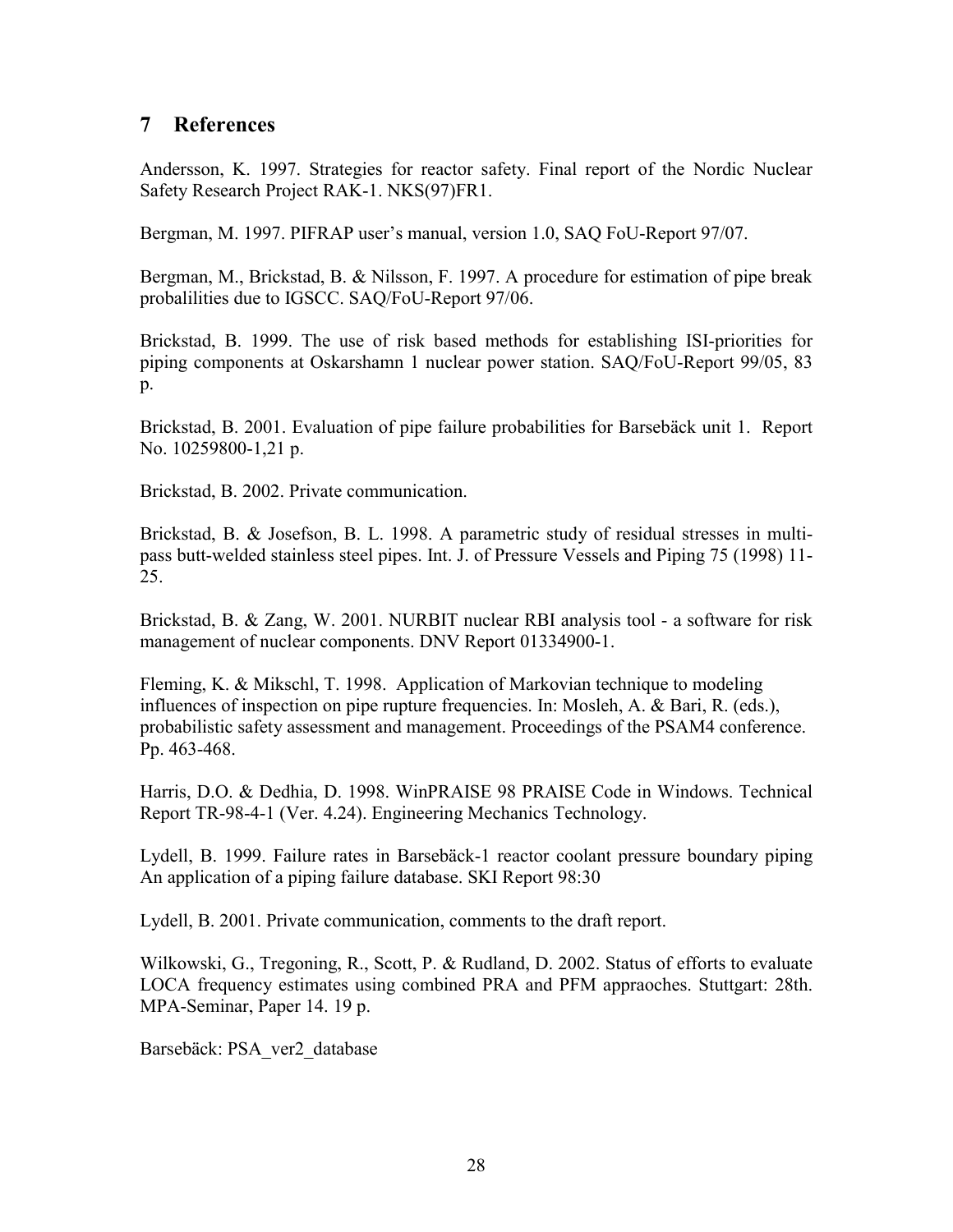#### **APPENDIX 1.**

# **Description of the input data for the PIFRAP program.**

### *Table 1. Geometrical input data.*

| Param.         | <b>Description</b>                           | <b>Probability</b>            |
|----------------|----------------------------------------------|-------------------------------|
|                | Outer diameter of pipe                       | Deterministic                 |
|                | Wall Thickness                               | Deterministic                 |
| a <sub>0</sub> | Initial crack depth                          | Fixed (1 mm)                  |
| $1/\lambda_0$  | Expected crack length at inner surface $[%]$ | Random, based on Swedish data |

*Table 2. Service load data, contributing to the crack propagation by IGSCC.*

| Param.       | <b>Description</b>                        | <b>Treatment</b> |
|--------------|-------------------------------------------|------------------|
| $\mathbf{p}$ | Internal pressure                         | Deterministic    |
| $P_m$        | Primary membrane stress <sup>1)</sup>     | Deterministic    |
| $P_b$        | Primary bending stress                    | Deterministic    |
| $P_e$        | Thermal expansion bending stress          | Deterministic    |
| $\sigma(u)$  | Through-thickness distribution of welding | Deterministic    |
|              | residual stress                           |                  |

 $<sup>1)</sup>$  Mainly due to internal pressure</sup>

 $2^{2}$  Global bending stress amplitude in case of high cycle vibrations

*Table 3. Complementary failure load data.*

| Param.      | <b>Description</b>                        | <b>Treatment</b>                             |
|-------------|-------------------------------------------|----------------------------------------------|
|             | Internal pressure                         | Probability of occurrence: f <sub>load</sub> |
| $P_{m}$     | Primary membrane stress                   | Probability of occurrence: $f_{load}$        |
| $P_b$       | Primary bending stress                    | Probability of occurrence: $f_{load}$        |
| $P_e$       | <b>Expansion</b> stress                   | Probability of occurrence: f <sub>load</sub> |
| $\sigma(u)$ | Through-thickness distribution of welding | Probability of occurrence: $f_{load}$        |
|             | residual stresses and thermal stress      |                                              |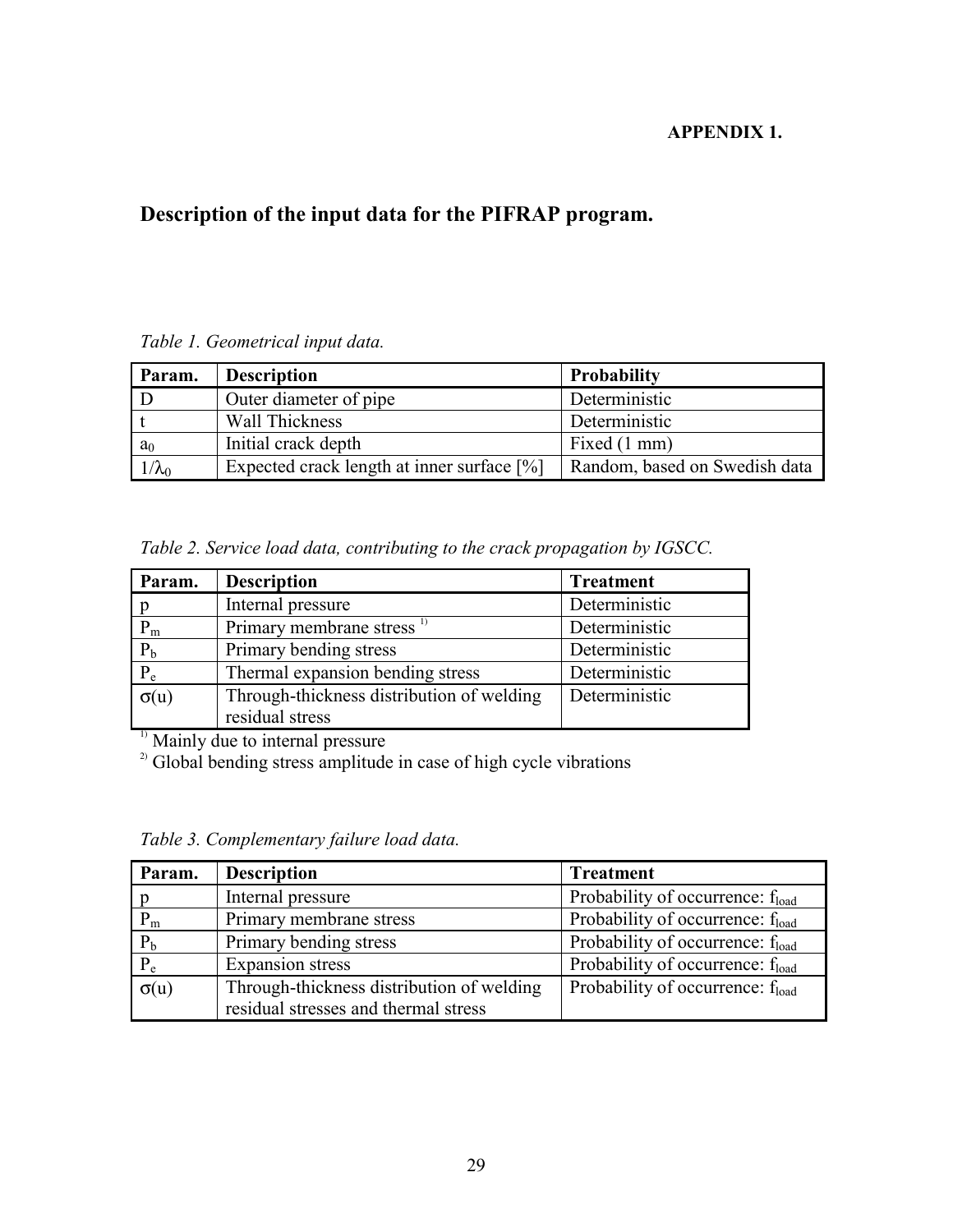*Table 4. Material properties, to be given at the actual temperature during service load. Used also for the complementary failure load.* 

| Param.           | <b>Description</b>                          | <b>Treatment</b> |
|------------------|---------------------------------------------|------------------|
| $\sigma_{\rm v}$ | Yield strength                              | Deterministic    |
| $\sigma_{\rm u}$ | Ultimate tensile strength                   | Deterministic    |
| $J_{1C}$         | Initiation fracture toughness <sup>1)</sup> | Deterministic    |
| $\overline{E}$   | Elastic modulus                             | Deterministic    |
|                  | Poissons ratio                              | Deterministic    |
|                  | Vibration fatigue threshold value           | Deterministic    |

<sup>1)</sup> To account for some stable crack growth,  $J_R$ -value corresponding to some ductile crack growth can be applied. For unirradiated austenitic stainless steels and nickel base alloys as well as their associated welds,  $J_R$ -value corresponding to  $\Delta a = 2$  mm is recommended.

*Table 5. Subcritical crack growth data, unit system [MPa, mm, s].* 

| Param. | <b>Description</b>                          | <b>Treatment</b> |
|--------|---------------------------------------------|------------------|
| $C_0$  | Parameter of crack growth law <sup>1)</sup> | Deterministic    |
| n      | Parameter of crack growth law <sup>1)</sup> | Deterministic    |
|        | Parameter of crack growth law <sup>1)</sup> | Deterministic    |

<sup>1)</sup> The crack growth law is defined as  $\frac{da}{dt} = C_0 (K_I - C_I)^n$ 

*Table 6. Parameters of mass leakage rate calculation with SQUIRT<sup><i>i*</sup>.

| Param.      | <b>Description</b> (and recommended value) | Unit                 | <b>Treatment</b> |
|-------------|--------------------------------------------|----------------------|------------------|
| $\mu$       | Surface roughness (0.089)                  | mm                   | Deterministic    |
| <b>PLC</b>  | Path loss coefficient (28.2)               | velocity             | Deterministic    |
|             |                                            | heads/mm             |                  |
| Cd          | Discharge coefficient (0.95)               |                      | Deterministic    |
| $p_{ext}$   | External pressure $(0.1)$                  | MPa                  | Deterministic    |
| $T_{fluid}$ | Fluid temperature (at service load)        | $\rm{^{\circ}C}$ (?) | Deterministic    |
| d           | Leak rate detection limit                  | kg/s                 | Deterministic    |

<sup>1)</sup> The calculated leak rate is assumed to be normally distributed for varying crack morphology parameters. The deterministic value calculated by SQUIRT is assumed to be the mean value (Bergman et. al. 1997).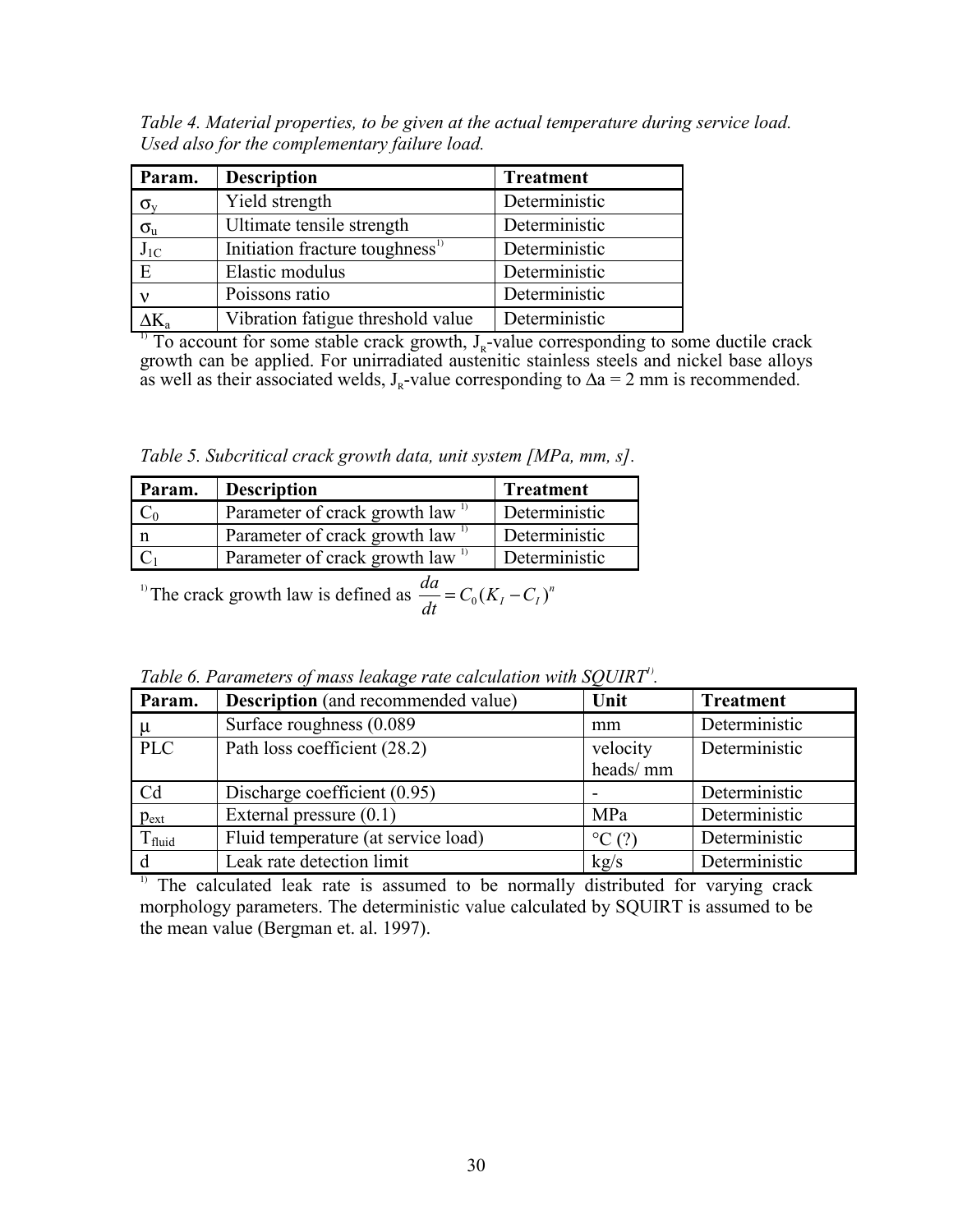*Table 7. Inspection: probability of crack detection. Probability of not detecting a crack at an inspection is assumed to be*  $p_{nd} = 1 - \Phi \left[ C_1 + C_2 \ln(a/t) \right]$ .  $\phi$  *is normalised Gaussian distribution.* 

| Param.             | <b>Description</b>                              | <b>Treatment</b> |
|--------------------|-------------------------------------------------|------------------|
| $C_1$              | Parameter of probability function <sup>11</sup> | Deterministic    |
| C <sub>2</sub>     | Parameter of probability function <sup>2)</sup> | Deterministic    |
| $\Delta t$         | Inspection interval                             | Deterministic    |
| $\Gamma_{\rm exp}$ | Expected total time in service                  | Deterministic    |
| <sup>1</sup> ope   | Time in service since start of operation        | Deterministic    |

<sup>1)</sup> Values for poor, good and advanced team:  $0.240$ ,  $1.526$  and  $3.630$ .

<sup>2)</sup> Values for poor, good and advanced team:  $1.485$ ,  $0.533$  and  $1.106$ .